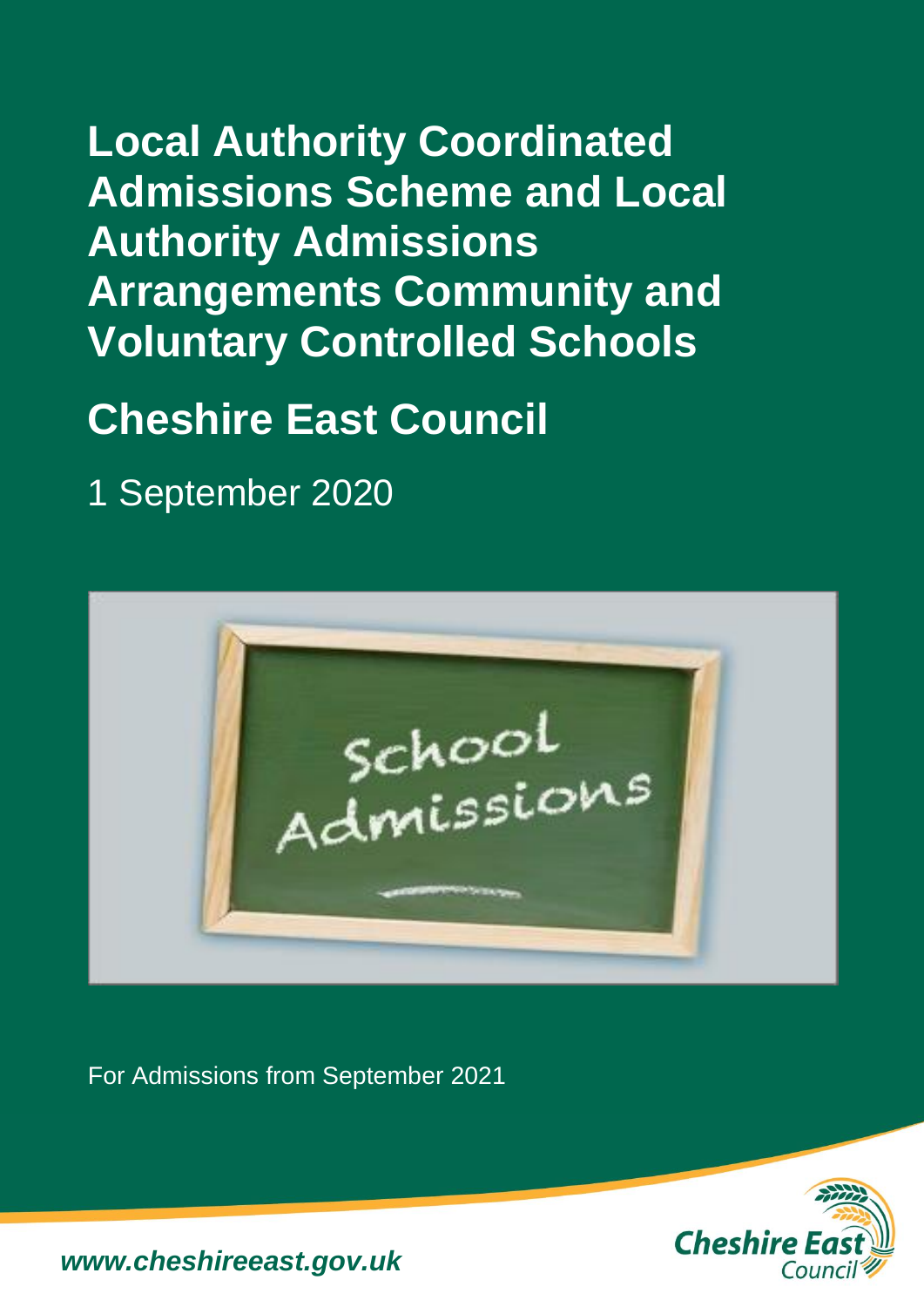## **Contents**

| <b>Section</b> | <b>Title</b>                                                                                           | Page  |
|----------------|--------------------------------------------------------------------------------------------------------|-------|
| 1              | Background                                                                                             | 3     |
| $\overline{2}$ | Normal Admissions Round - General Information                                                          | 4     |
| 3              | <b>Application Process</b>                                                                             | 6     |
| 4              | <b>Changing Preferences</b>                                                                            | 9     |
| 5              | <b>Processing Applications</b>                                                                         | 9     |
| 6              | <b>Notifying Parents of Decisions</b>                                                                  | 10    |
| $\overline{7}$ | Late Applications                                                                                      | 10    |
| 8              | <b>Moving House</b>                                                                                    | 11    |
| 9              | <b>Accepting &amp; Declining Places</b>                                                                | 11    |
| 10             | <b>Waiting Lists</b>                                                                                   | 12    |
| 11             | <b>Admissions Appeals</b>                                                                              | 12    |
| 12             | 'In Year' Admissions - Application Process                                                             | 12    |
| 13             | <b>Processing Applications</b>                                                                         | 14    |
| 14             | 'In Year' Waiting Lists                                                                                | 15    |
| 15             | 'In Year' Appeals                                                                                      | 15    |
| 16             | Key Dates/Timetable for Applying for Places                                                            | 16    |
| 17             | Local Authority Admissions Arrangements 2020-21<br><b>Community &amp; Voluntary Controlled Schools</b> | 17    |
| 18             | <b>Published Admissions Numbers (PAN)</b>                                                              | 17    |
| 19             | Education, Health and Care Plans                                                                       | 18    |
| 20             | <b>Oversubscription Criteria</b>                                                                       | 18    |
| 21             | Parents with Shared Responsibility for a Child                                                         | 20    |
| 22             | <b>Children of Multiple Birth</b>                                                                      | 20    |
| 23             | <b>Moving House</b>                                                                                    | 20    |
| 24             | <b>Waiting Lists</b>                                                                                   | 21    |
| 25             | Late Applications                                                                                      | 21    |
| 26             | <b>Accepting and Declining Places</b>                                                                  | 21    |
| 27             | <b>Right of Appeal</b>                                                                                 | 22    |
| 28             | <b>Repeat Applications</b>                                                                             | 22    |
| 29             | Part Three - Sixth Form Admission Arrangements                                                         | 23    |
| 30             | <b>Published Admission Numbers - External Candidates</b>                                               | 23    |
| 31             | <b>Oversubscription Criteria</b>                                                                       | 23/24 |
| 32             | Parents with Shared Responsibility for a Child                                                         | 25    |
| 33             | Sixth Form Admission Appeals                                                                           | 25    |
| 34             | <b>Academic Entry Criteria</b>                                                                         | 25    |
|                | Appendix 1 - Published Admission Numbers (PAN)                                                         | 27    |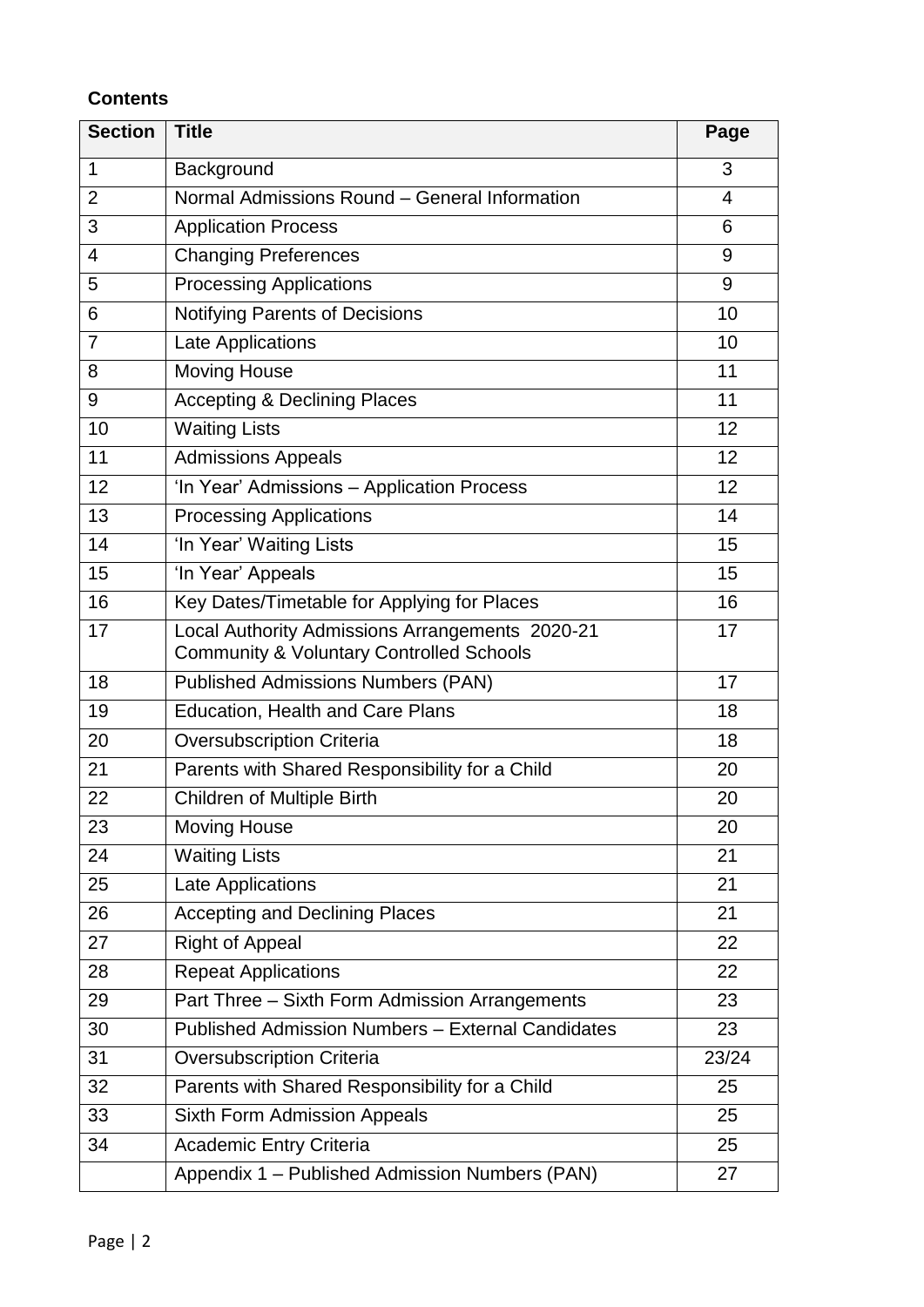## **LOCAL AUTHORITY COORDINATED ADMISSIONS SCHEME 2021-22**

#### **1 BACKGROUND**

- 1.1 This scheme applies for admission for school year starting September 2021.
- 1.2 The scheme meets the requirements for a scheme for co-ordinating admission arrangements under the School Admission (Admission Arrangements and Coordination of Admissions Arrangements) (England) (Amendment) Regulations 2014, made under the School Standards and Framework Act 1998 (SSFA/98), for the area of Cheshire East Council (the Local Authority).
- 1.3 In the normal admissions round (i.e. September to mid-January), parents apply to the local authority in which they live for places at their preferred primary or secondary schools. Applications for school places received 'in year' (i.e. those received after the first day of the school year into the relevant age group or into any other year group) and for the normal admission round into the relevant age group (i.e. reception at 4+ and secondary transfer at 11+) shall be determined in accordance with the provisions set out in this scheme.
- 1.4 This coordinated scheme applies to all publicly funded schools in Cheshire East and to preferences expressed by Cheshire East parents, including applications for schools in other Local Authorities. This scheme does not apply to applications for special schools or independent schools or to University and Technical Colleges or Studio Schools.
- 1.5 Parents making applications as part of the normal admission round for publicly funded schools in other authorities with a different age of transfer (i.e. middle and upper schools) will also be included within these arrangements.
- 1.6 The Local Authority will accept applications from families resident in and outside the United Kingdom. All applications will be processed based on where the child is residing at the time of the application and in accordance with published arrangements.
- 1.7 The only exceptions to this are for families of service personnel with a confirmed posting to the Cheshire East area, or crown servants returning from overseas to live in the Cheshire East area. This is in accordance with the School Admissions Code, paragraph 2.19.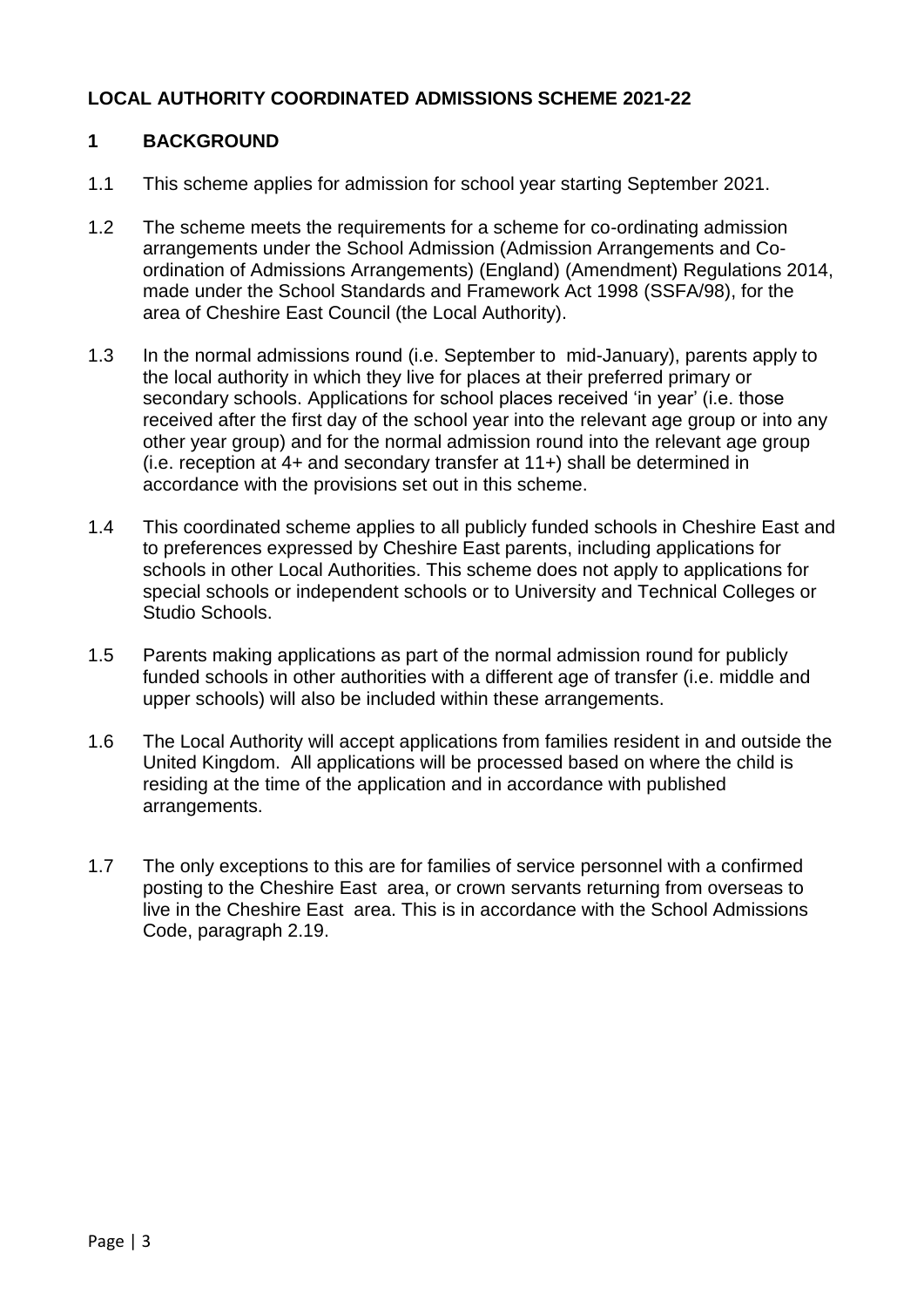### **2. NORMAL ADMISSION ROUND – GENERAL INFORMATION**

- 2.1 Section 86 of the SSFA/98 provides that local authorities must make arrangements for parents to express a preference as to the school they wish their child to be educated at. Parent is defined within s.576 of the Education Act 1996 as being those who are natural parents whether they are married or not; any person who has parental responsibility for a child; and any person who has care of the child.
- 2.2 All parents for pupils **resident** in the area administered by Cheshire East Council will be required to make their application on the common application form available from this Local Authority (as the 'home' authority). Parents making applications on a maintaining authority's application form will be advised to contact their 'home' authority. Parents seeking places at independent (i.e. fee paying) schools must apply direct to the school.
- 2.3 Applications for places sent direct by parents to individual schools cannot be accepted and must be sent by the school to the Local Authority for inclusion within these arrangements.
- 2.4 For community and voluntary controlled schools, in its role as the admission authority, Cheshire East Council will be responsible for determining who can be allocated a place in accordance with its published admission arrangements.
- 2.5 For academies, free, voluntary aided, foundation and trust schools, decisions on applications will normally be made by the governing board. The exception to this will be where the governing board has made arrangements for another body to consider the application and to determine by reference to the school's admission criteria if a place can be allocated.
- 2.6 For applications for schools outside Cheshire East, the relevant local authority will be responsible for coordinating decisions on applications through liaison, where relevant, with admission authorities in its area.
- 2.7 The Local Authority will collate and publish all admission arrangements in its composite prospectus and published on the Local Authority's website. A hard copy of the agreed admissions arrangements will be available on request.
- 2.8 All preferences made in accordance with the Local Authority's arrangements will be met except where this would prejudice the provision of efficient education or the efficient use of resources e.g. normally where the year group in question is full. The duty to comply with parental preference is, however, removed for a period of two years where the child has been permanently excluded from two or more schools from the date on which the latest exclusion took place.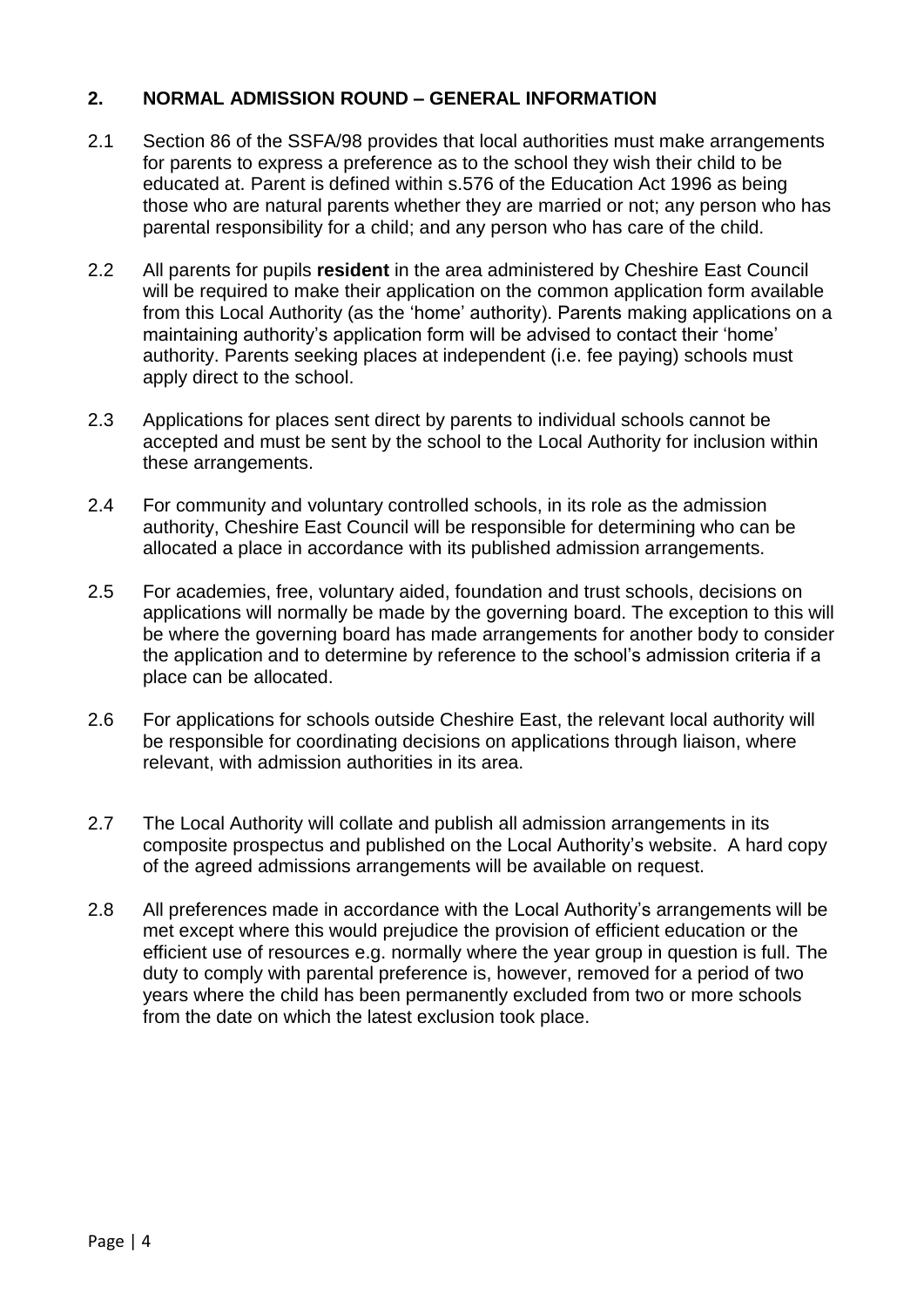- 2.9 If the pupil is a Cheshire East resident and Cheshire East Council is not able to offer any of the preferences stated on the application form a place will normally be allocated at the nearest Cheshire East school with a vacancy using the National Land and Property Gazetteer (NLPG) which measures straight line distances in miles from the school's coordinate point to the place of the child's residence coordinate point. This will include allocating vacancies at academies, free, voluntary aided, foundation and trust schools in liaison and agreement with the governing boards of these schools.
- 2.10 Where a preference has been received from a parent resident in another local authority and a place cannot be offered, Cheshire East Council will not allocate a place.
- 2.11 Written offers will be made by Cheshire East Council to residents in its area, in its role as the home authority, on behalf of the admissions authority for the school allocated as follows:

| <b>Admissions authority</b>        | <b>Category of school</b>                                                 |
|------------------------------------|---------------------------------------------------------------------------|
| <b>Cheshire East Council</b>       | All community and voluntary controlled schools in<br><b>Cheshire East</b> |
| <b>Maintaining Local Authority</b> | All non-Cheshire East community and voluntary<br>controlled schools.      |
| Governing Board of the school      | Academies, free, voluntary aided, foundation and<br>trust schools         |

- 2.12 Schools must not notify parents that a place has become available but must inform their maintaining local authority in order that an offer can be made by the home authority.
- 2.13 In accordance with statutory requirements, a governing board, in its role as the admission authority for a school, **must** comply with the following procedures:
	- a) Forward to their maintaining local authority details of any application made to the school direct, together with any supporting information provided by the parent (regardless of whether the parent who made the application resides in that local authority's areas);
	- b) Determine or make arrangements for another body (including the maintaining local authority) to determine by reference to the school's admissions criteria the order of priority in which each application for the school is ranked;
	- c) To notify their maintaining local authority of their determination, or arrange for the body appointed by them to notify the Local Authority on their behalf.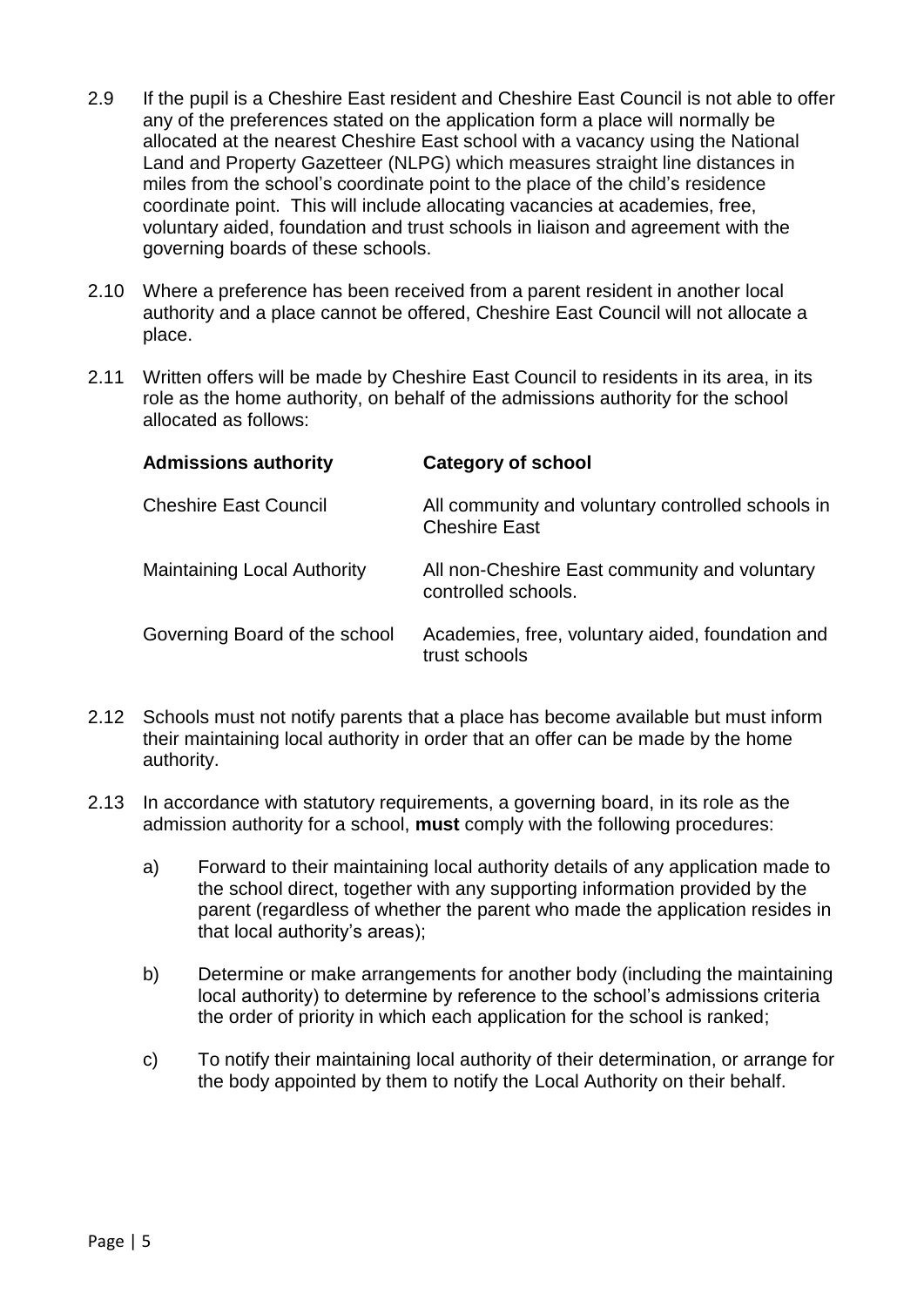- 2.14 Parents will be informed in writing of their legal right of appeal against any decision not to offer them a place at a school stated as a preference on their application form and their right to be supported by a friend or adviser. Further information on the appeals process will be available on the Local Authority's website and by contacting the Local Authority or relevant admission authority.
- 2.15 Parents can submit an appeal in respect of each school for which admission has been refused. All appeal applications should be sent to the admission authority for the school for which admission has been refused.
- 2.16 Waiting lists, where held**,** will be in criteria order and not on a 'first come, first served' basis. Placing a child's name on a waiting list does not affect the statutory right of appeal.
- 2.17 Waiting lists will be held **for all schools** until the 31 December in the normal year of admission **as a minimum**. Waiting list arrangements implemented after 31 December will be determined by individual admission authorities. For community and voluntary controlled schools, waiting lists will be closed at this point and parents of children held on the waiting list will receive written confirmation of this.
- 2.18 Repeat applications will not usually be considered within the same school year,unless child's or the school's circumstances have changed significantly since the original application was made. Full details of the change of circumstances must be provided for consideration by the Local Authority.

## **3 APPLICATION PROCESS**

- 3.1 Children reach compulsory school age at the beginning of the term following their 5th birthday. Under the Local Authority's policy, children may start school in the reception class in the September following their 4th birthday. For transfer to secondary, children will usually transfer at the beginning of the autumn term following their eleventh birthday.
- 3.2 Parents can request that the date their child is admitted to the primary school is deferred until later in the school year or until the child reaches compulsory school age in that school year. Applications for deferred admissions must be made by the published closing date. Parents will not however, be able to defer admission beyond the academic year for which the original application was accepted or beyond the beginning of the term after the child's fifth birthday.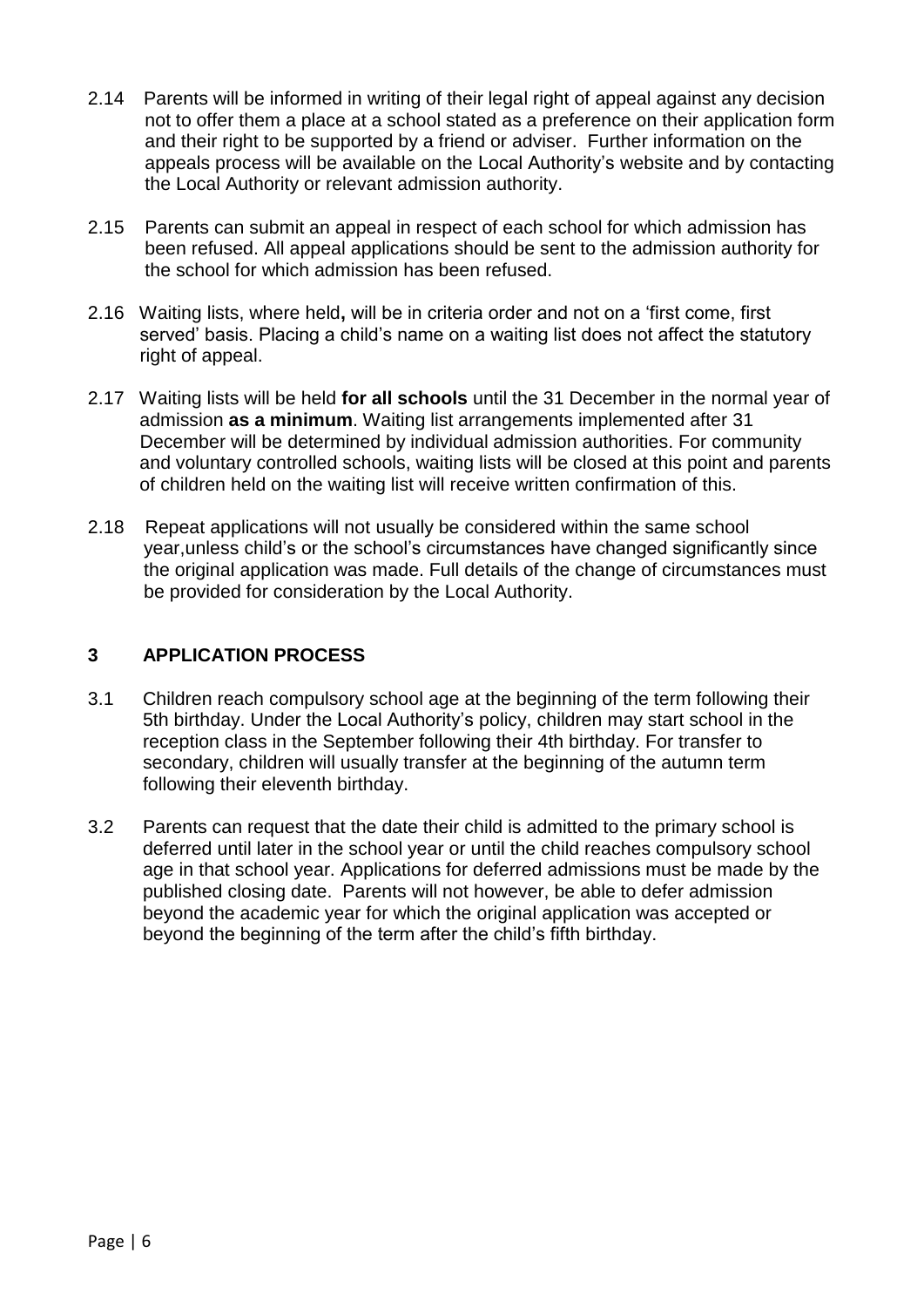- 3.3 There is no statutory barrier to children being admitted outside their normal year group. Paragraph 2.17 of the School Admissions Code enables a parent to request that their child is admitted outside of their normal age group, providing flexibility for children whose parents do not feel they are ready to begin school before they reach compulsory school age. Admission authorities are responsible for making the decision on which year group a child should be admitted to but are required to make that decision based on the circumstances of the case. If parents will be requesting delayed admission until the following year, an application must be submitted in accordance with the dates published for that application round (e.g. if requesting delayed entry until September 2021, an application must be made in September 2020).
- 3.4 Children born from the beginning of April to end of August are "summer born children" and reach compulsory school age in the September following their fifth birthday. Parents of these children may request admission to the Reception class in the September after their fifth birthday. Parents **must** follow the relevant admission authority's policy in relation to educating children out of their normal year group.
- 3.5 Requests can be made for early or late transfer to secondary school. Parents considering such a request must in the first instance speak to the headteacher of the child's primary school and preferred high school(s).
- 3.6 The application process will commence on **1 September** in the year preceding the admission year.
- 3.7 The common application form will invite parents to express 3 school preferences ranked in order of priority. Parents will be provided with the opportunity to give reasons for their preferences and can, if appropriate, provide any additional documents in support of their preference/s.
- 3.8 The child's place of residence will be the address of the parent with whom the child is permanently resident on the date published for the receipt of supporting documentation. Supporting information may be requested to verify the place of residence. To ensure a fair process, administrative checks may be undertaken, which will include verifying addresses against Council Tax records.
- 3.9 Where care is shared jointly, the primary carer will be taken to be the parent with whom the child lives for the majority of the week (Monday to Friday) and it is this address that will be used for admissions purposes. If it is not possible to determine which parent is the primary carer, the Local Authority will determine residence based on where the child is registered for purposes of child benefit (where no benefit is claimed) or where the child is registered for GP purposes. Full details must be submitted in writing to enable the Local Authority to determine which address will be used. A panel of officers will consider the information provided. The School Admissions Code states at paragraph 2.23 (a) that local authorities can only make one offer per child. Therefore, where parents are unable to reach an agreement and more than one application is submitted, the Local Authority will process the application of the parent who is the primary carer.
- 3.10 Parents should submit the completed application form to this Local Authority by the statutory closing dates.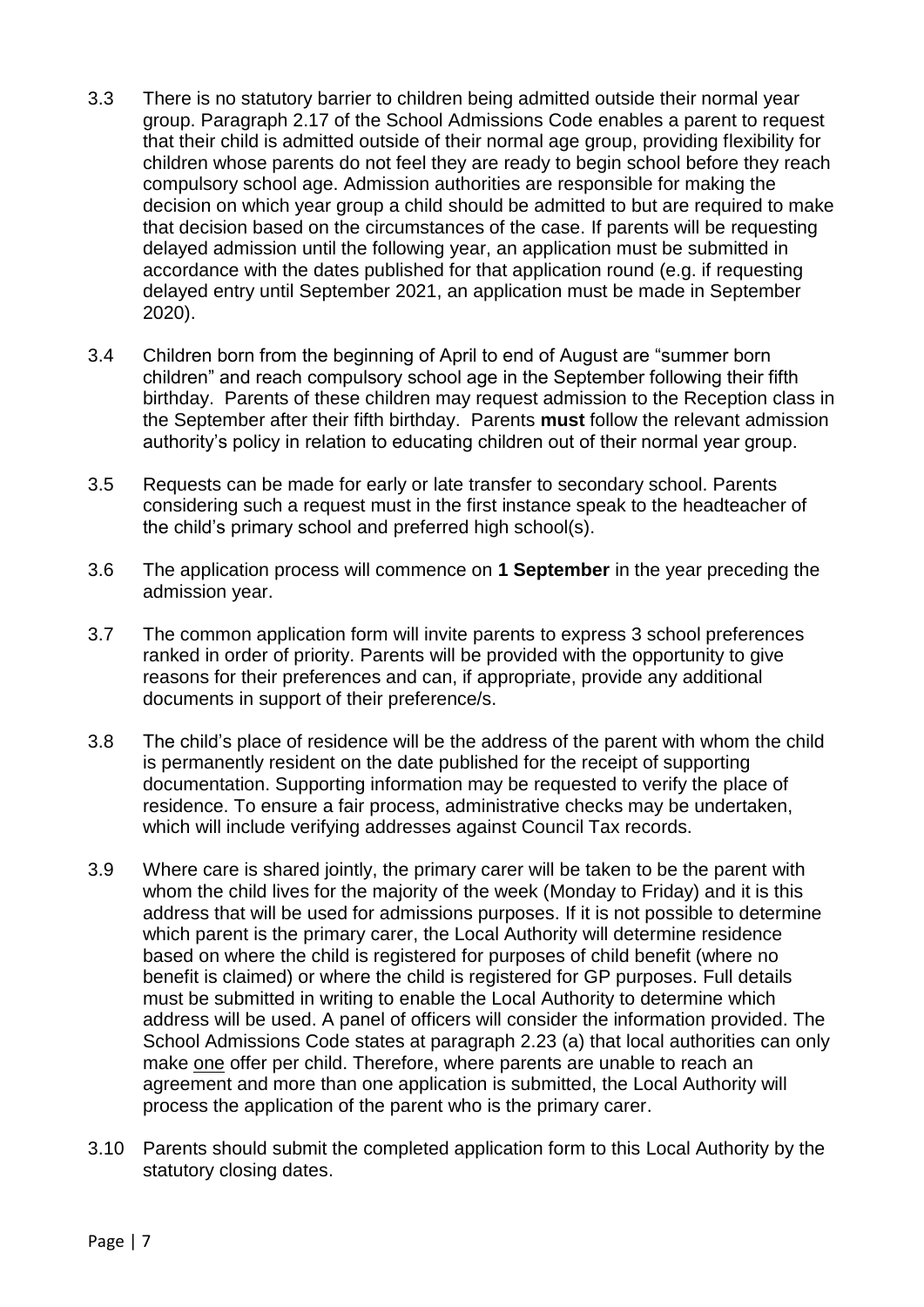- 3.11 Parents are asked to provide details of any siblings attending the preferred school at the time of application and who will be attending at the time of admission, details of the current school attended and the length of time resident at the address provided.
- 3.12 If a parent expresses a preference for a school designated as having a religious character (faith school) they will be asked to state the religious denomination of their child on their application form. Parents will be advised to contact the school as they may also be required to complete a supplementary information form. Forms will be available on the Local Authority's website or direct from the school. Supplementary information forms (SIFs) will request information in addition to that provided on the common application form. Such request must be made in accordance with paragraphs 2.4 of the School Admissions Code (2014). Examples of additional information that can lawfully be requested include membership of, or relationship with the church, or a reference from a priest or other religious minister as proof of religious commitment.
- 3.13 All preferences will be considered on the basis of the **equal preference model** for allocating places, in accordance with legal requirements. This means that in the first instance, all preferences will be considered against the relevant published oversubscription criteria **only**, i.e. without reference to the preference ranking. Thereafter, where a pupil can potentially be allocated more than one school place stated on the application form, the **single offer,** determined by the home local authority, will be for the school ranked highest by the parents.
- 3.14 Preference ranking will not be shared with admission authorities in accordance with paragraph 2.7 of the School Admissions Code 2014 as this cannot lawfully be used when applying oversubscription criteria.
- 3.15 Where a school receives a supplementary information form, this Local Authority will not consider it to be a valid application unless the parent has also listed the school on their home LA's Application Form, Supplementary information forms should be returned direct to the school concerned.
- 3.16 When a parent has submitted their application on the common application form but has not also submitted a supplementary information form (where relevant), the admission authority must nevertheless consider the application in accordance with legal requirements (Para 4.3 of Section 86(2) of the School Standards and Framework Act 1998). Where a SIF has been received the admission authority must be proactive in ensuring that there is an application, in order for the preference to be considered. In circumstances, where a SIF has not been completed the application will be assessed on the basis of the information submitted to the governing board on the home local authority's common application form.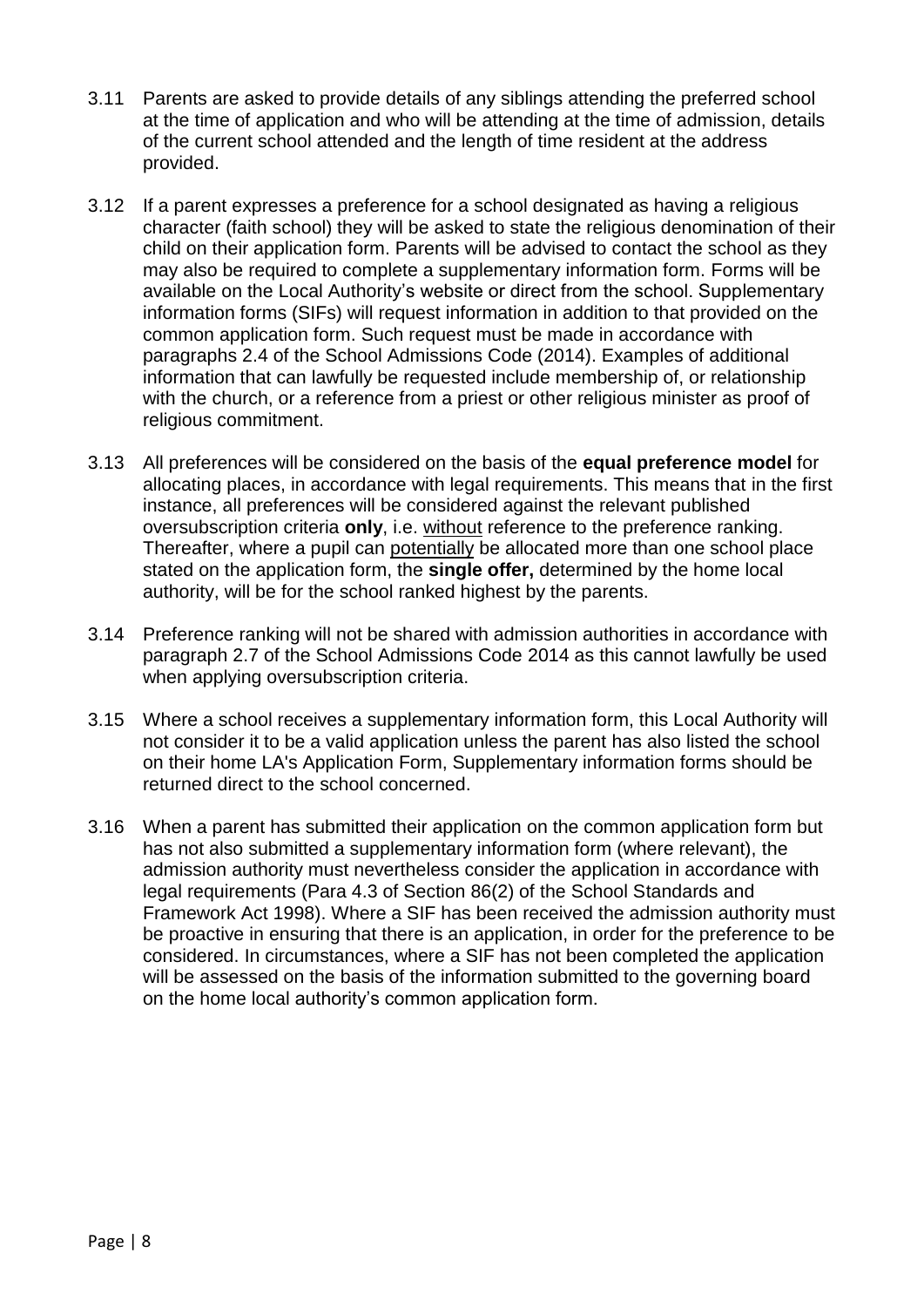- 3.17 For secondary transfer only, the Local Authority will have records for all children resident within its area who attend Cheshire East primary schools. In order to make sure where possible that all resident pupils are included in the co-ordinated admissions process, this Local Authority will also request data from neighbouring authorities.
- 3.18 The Local Authority's composite prospectus will be available electronically on its website no later than 12 September. Hard copies will be available on request from the Local Authority.
- 3.19 The composite prospectus will include information on the application process including key dates, a copy of the common application form, details of Cheshire East schools and allocation data relating to applications for the previous year.

#### **4 CHANGING PREFERENCES**

- 4.1 After the closing date for applications, the Local Authority will not accept a change of preference unless it is satisfied that there is a genuine reason for doing so, such as a recent house move. Full details must be provided to the Local Authority for consideration and by the published deadline for receipt of supporting information.
- 4.2 Any parent wishing to change a preference after the closing date for applications without a genuine reason for doing so in the opinion of the Local Authority will be advised that the application will be treated as a late application.
- 4.3 For a recent house move, evidence such as a letter from the solicitor confirming the completion date or a signed rental agreement\* showing the start of the tenancy will be required. Further confirmation may also be required including evidence of disposal of previous property and recent utility bills to confirm the actual place of residency. \*A signed rental agreement must cover the date published as the deadline for receipt of supporting information.
- 4.4 A panel of officers will consider information presented in support of the late change of preference. The parent will be notified of the decision.

## **5 PROCESSING APPLICATIONS**

- 5.1 The following actions will be implemented in accordance with the dates published.
- 5.2 Cheshire East Council will exchange applications for schools in other local authorities' areas with all relevant local authorities and will provide data containing details of applications to its academies, free, voluntary aided, foundation and trust schools for consideration by governing boards in accordance with the school's own published admission arrangements.
- 5.3 Cheshire East academies, free, voluntary aided, foundation and trust schools will inform the Local Authority of the pupils eligible for a place under its admissions criteria and provide details of pupils in criteria order who cannot be offered places.
- 5.4 Cheshire East Council will inform other local authorities of offers to be made to pupils resident within their boundaries and request details of offers they will be making to Cheshire East residents.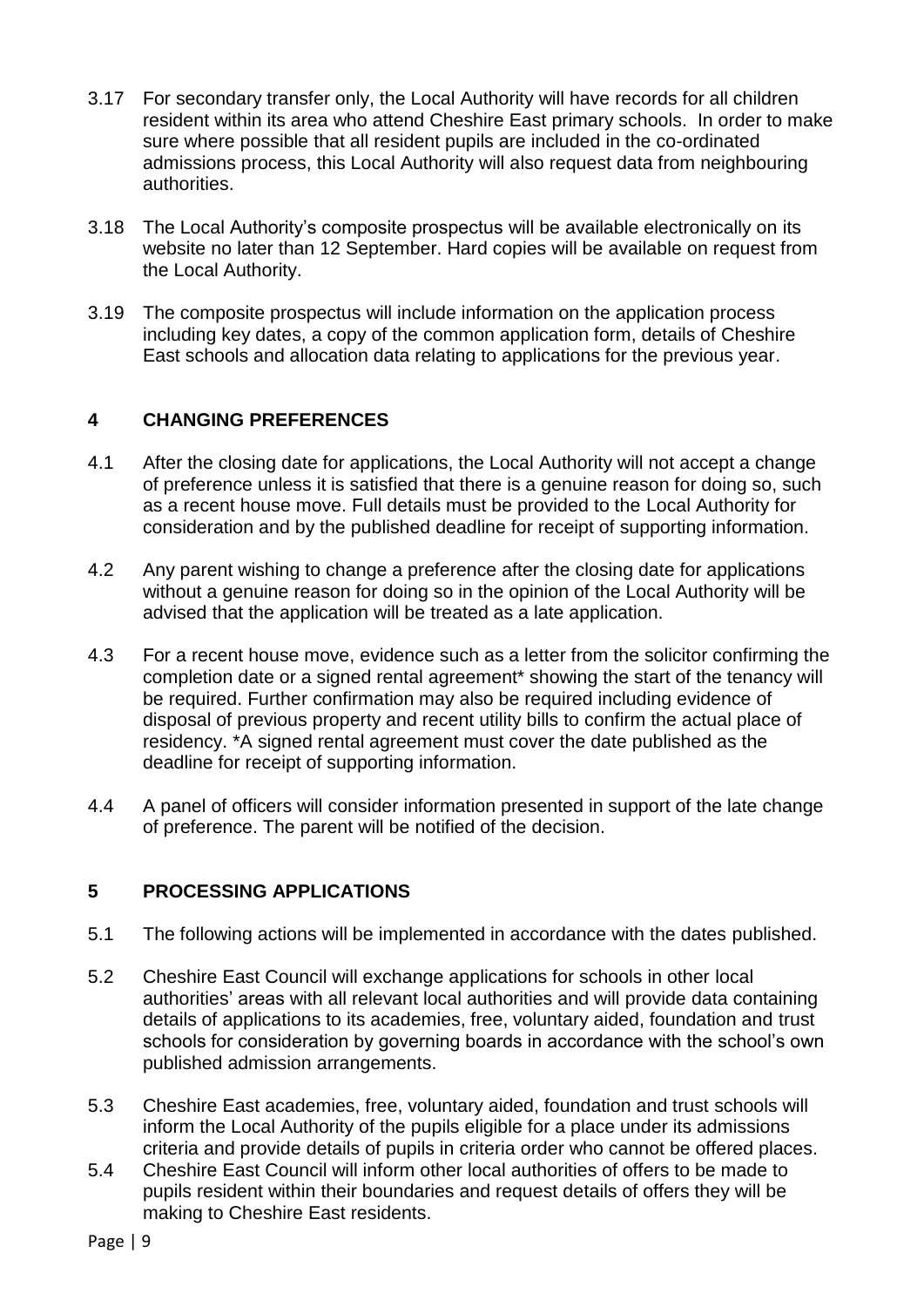- 5.5 Places will normally only be offered up to the published admission number, which applies to the normal year of entry. A child cannot be refused admission to the normal year of entry on the grounds of prejudice to the provision of efficient education and efficient use of resources unless the published admission number has been reached. For admission to year groups other than the normal point of entry, it is expected that the admission number will continue to be applied. However, if circumstances have changed since the year of entry, a place may be refused even if the admission number has not been reached.
- 5.6 Admission authorities that intend to admit above the published admission number (PAN) where it is considered that further admission/s would not have a detrimental effect on the school, should notify the Local Authority at an early stage to enable the local authority to deliver its coordination responsibilities effectively.
- 5.7 The Local Authority will finalise allocations on the basis of equal preferences and in line with the agreed dates, as far as possible.

## **6 NOTIFYING PARENTS OF DECISIONS**

6.1 Cheshire East Council will send the parents of pupils who reside in Cheshire East written confirmation of the decision on the application. This will include offers for places in Cheshire East schools and schools in other local authorities. Where online applications have been received, the parent making the online application can log on to their online account on the published date to view the school place offered and will also receive their offer by e-mail. Offers confirmed by letter will be sent out on the published offer day by second class post.

## **7 LATE APPLICATIONS**

7.1 Applications received after the closing date will be recorded as 'late' and considered after all on-time applications unless the Local Authority confirms that the reasons presented in support of the late submission justify the application being considered alongside on-time applications. Reasons can include exceptional medical reasons preventing an earlier application or late move into the area. Reasons must be presented at the time of application and supporting documentation **must** be provided, which must be received by the dates specified.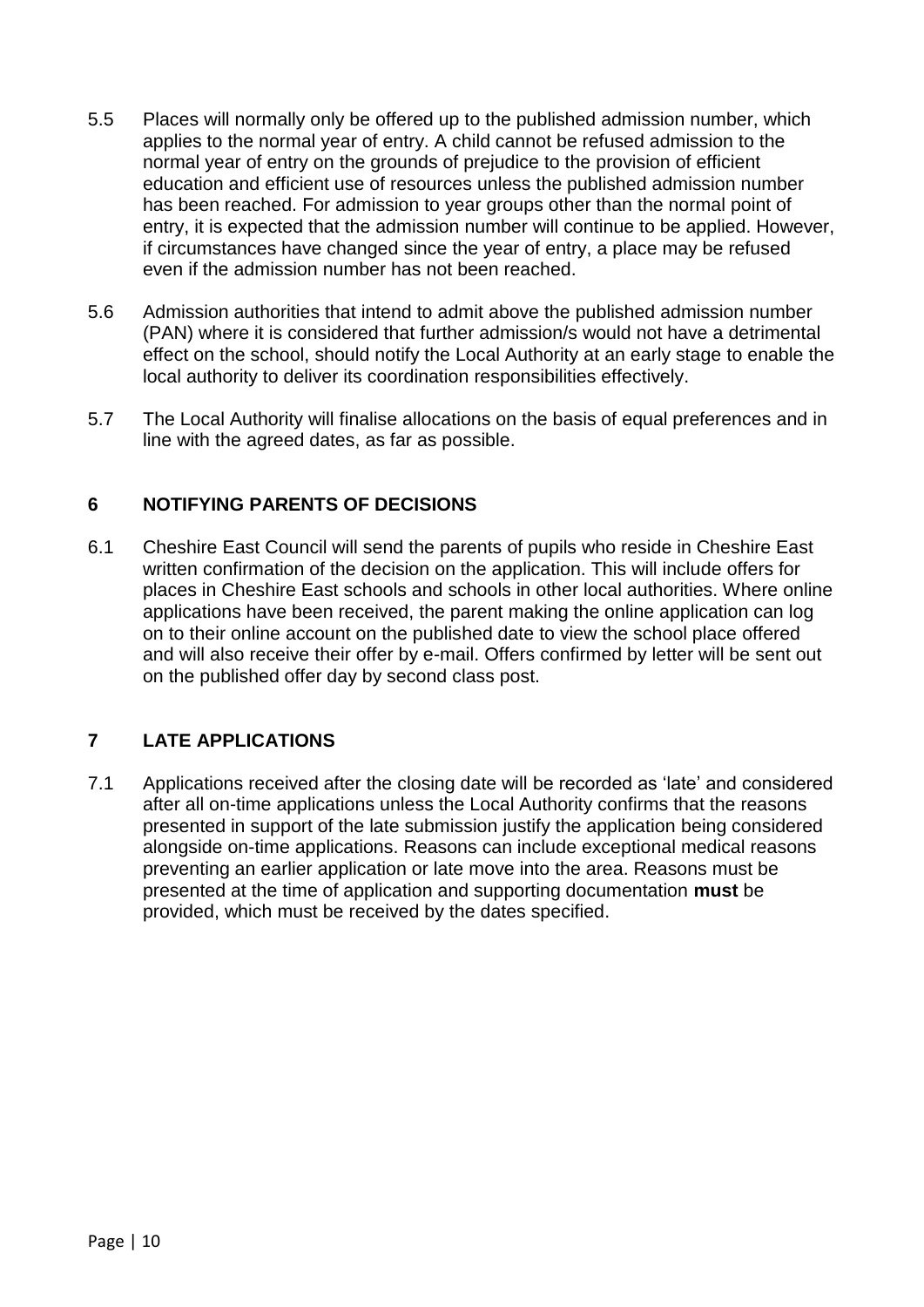- 7.2 For a recent house move, the Local Authority will require evidence that residency has changed. This should include a letter from the solicitor confirming the completion date, or a signed rental agreement showing the start date of the tenancy. Any rental agreement must include residency on the date published as the deadline for receipt of supporting information. Evidence may be requested to confirm residency, for example, recent utility bills or evidence of disposal of previous property.
- 7.3 Where medical reasons prevented an earlier application, a letter of confirmation from a medical practitioner will usually be required.
- 7.4 Late applications received after the published deadline for the receipt of supporting information are likely to be classed as late and processed after all on-time applications unless there is an exceptional reason for the late submission, for example, a child that has recently come into local authority care where a previous application had not been made.
- 7.5 All applications categorised as late will be processed at the time waiting lists are prepared and in accordance with the dates published.

#### **8 MOVING HOUSE**

- 8.1 Parents must inform the Local Authority immediately of a change of address, even if details of a future change of residency were included on the application form. The Local Authority will require supporting evidence to show that the place of residency has changed. This should include a letter from the solicitor confirming the completion date or a signed rental agreement showing the start date of the tenancy. Any rental agreement must include residency on the date published as the deadline for receipt of supporting information. Further information may be requested to confirm residency, for example, recent utility bills or evidence of disposal of previous property. Proof that the child now resides at the new property may be required.
- 8.2 Proof of residency received after the deadline for the receipt of supporting information will not be used to assign a higher criterion for admission, but will be used to send the decision on the published offer date.

## **9 ACCEPTING AND DECLINING PLACES**

- 9.1 Parents will be required to **accept or decline** the school place offered by the dates published in part two of these arrangements. The Local Authority reserves the right to withdraw places not accepted by this date. If the Local Authority does not receive a response by the date specified in that first correspondence, a reminder letter or email will be sent with a second opportunity to respond, giving a deadline of a further 5 days. This will include notification that if no response is received to that reminder, the school place will be withdrawn.
- 9.2 For late applications notified after the offer date parents will be required to accept the place offered within **10 working days** of the date of the offer.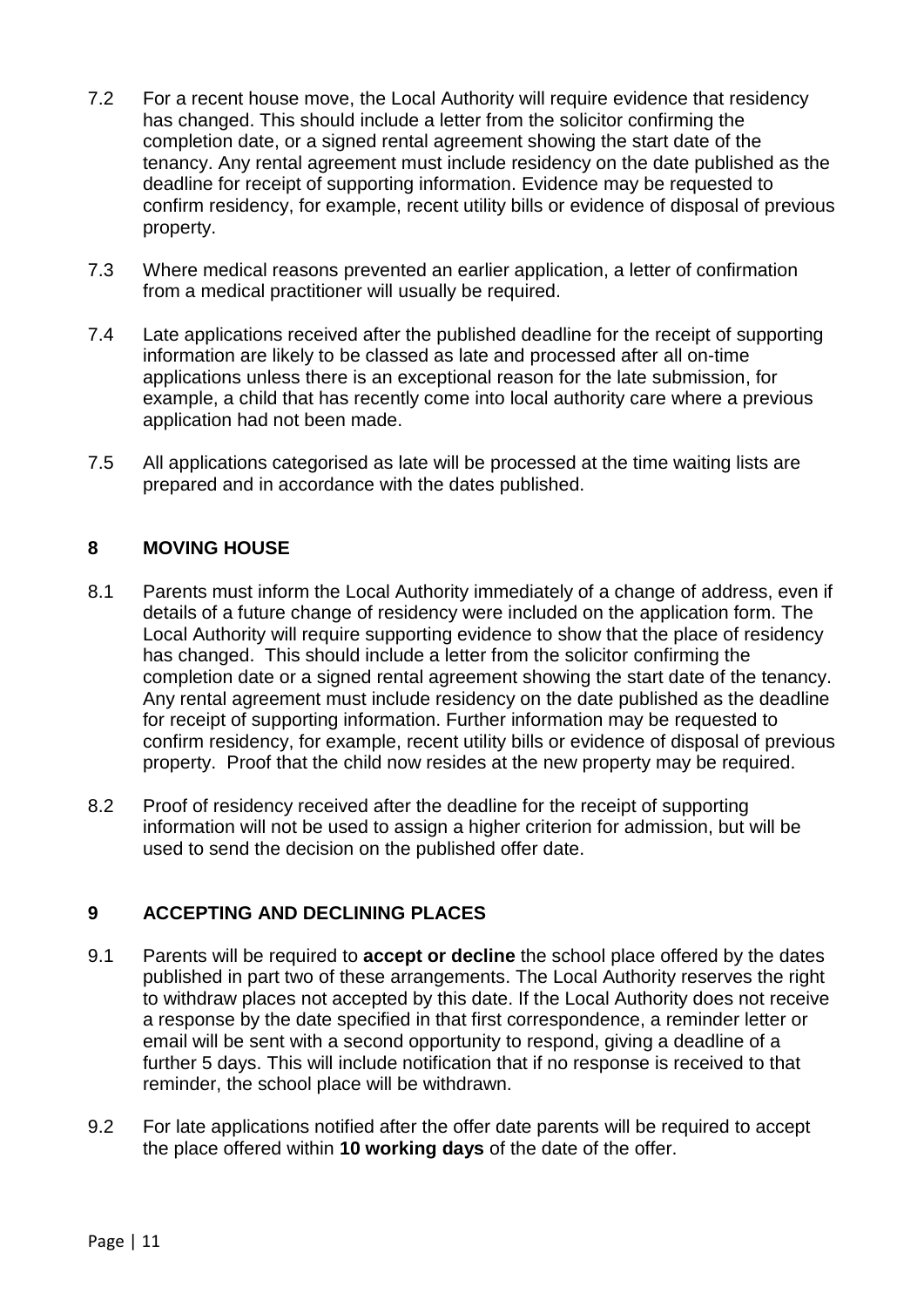## **10 WAITING LISTS**

- 10.1 Waiting lists for oversubscribed schools will consist of those children whose parents have requested in writing (including e-mail) that they be placed on the waiting list, along with late applicants and those for whom an appeal application has been received. Waiting lists will be held in criteria order and not on a first come first served basis.
- 10.2 Vacancies will be re-allocated to children on the school's waiting list in line with the dates published in these arrangements.
- 10.3 After the start of the school term in September, all admission authorities will hold up-to-date information on waiting lists until the 31 December. After this date the Local Authority will no longer hold waiting lists for schools for which it is the admission authority. Other admission authorities that have published that they will continue to hold waiting lists after this date will be responsible for maintaining their waiting lists in accordance with their own published admission arrangements.

## **11 ADMISSIONS APPEALS**

- 11.1 The application decision letter/e-mail will explain the parent's right of appeal and how appeals may be made. Applications for appeal should be received by the dates published.
- 11.2 Parents can submit an appeal in respect of each school for which admission has been refused.
- 11.3 Appeals against decisions notified after the published offer day will be heard within 40 days of the published appeals deadline where possible, or if received too late, within 30 school days of the appeal being lodged.
- 11.4 Appeals for late applications should be received within 20 school days from the date of notification that the application was unsuccessful.
- 11.5 All appeal applications should be sent to the admission authority for the school for which admission has been refused.

## **12 'IN YEAR' ADMISSIONS - APPLICATION PROCESS**

- 12.1 'In year' applications are those made during the school year into any year group other than the normal point of entry (i.e. normal admission round). This will include applications from parents of children moving into Cheshire East from another local authority's area, moving within Cheshire East, or seeking to transfer to an alternative school for other reasons.
- 12.2 Parents seeking Cheshire East school places 'in year' will be required to complete the Cheshire East Council 'in year' application form. Forms are available on the Council's website and will be available in hard copy on request, applications can also be made over the telephone (tele: 0300 123 5012).
- 12.3 Parents will be advised to contact their preferred school to progress their application.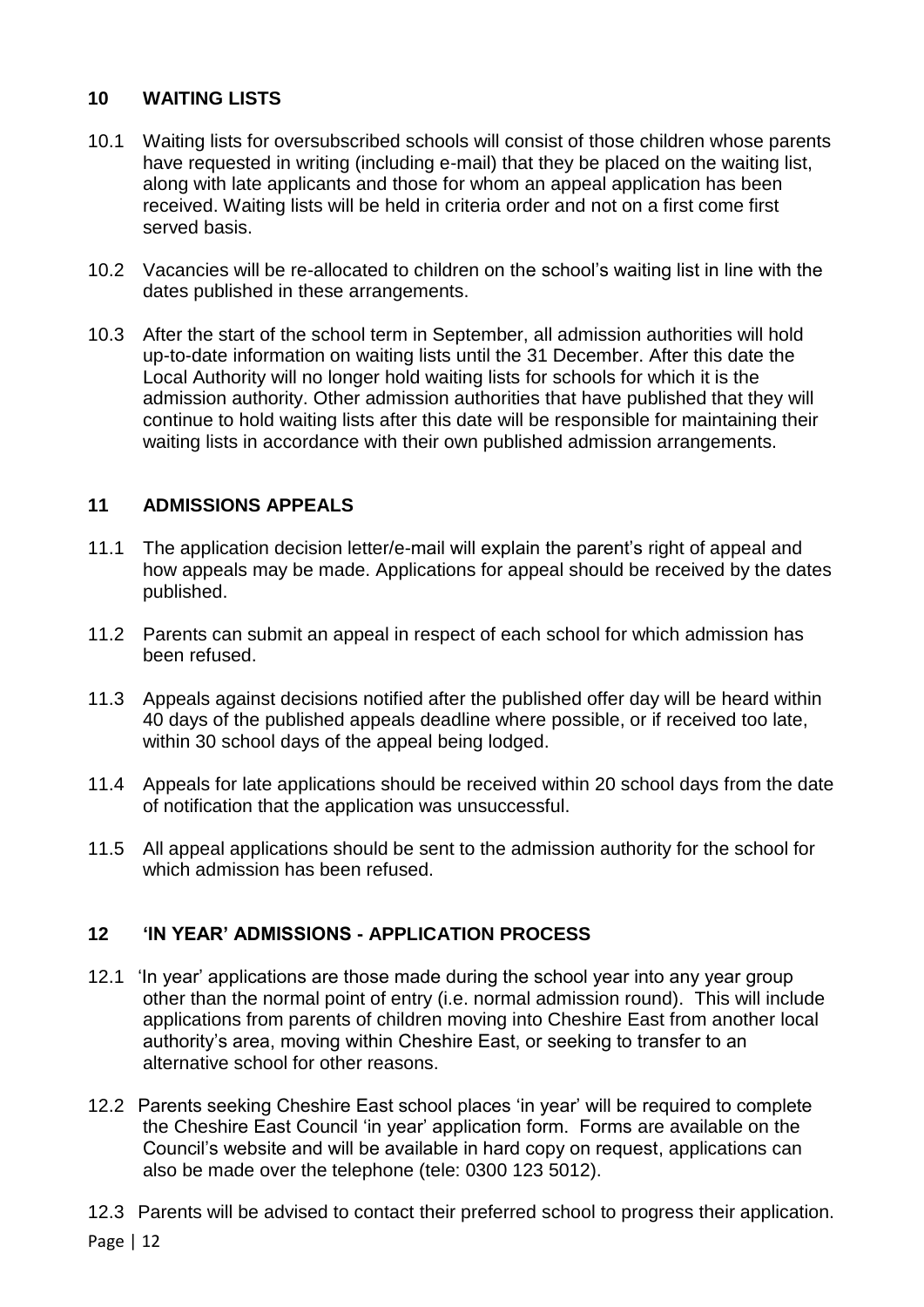- 12.4 Parents will be invited to provide information in support of their application. Application details will be shared with the relevant schools/admission authorities if in the area of Cheshire East Council.
- 12.5 Parents will be asked to provide details, where applicable, of any siblings attending the preferred school at the time of application and who will be attending at the time of admission, details of the current school attended and the length of time resident at the address provided.
- 12.6 Personal data including that of sensitive nature (including special category information) provided for the purpose of school admissions will be held in accordance with the General Data Protection Regulations and its principles. Details of which are published on the Council's website under ["Data Protection"](https://www.cheshireeast.gov.uk/council_and_democracy/council_information/data_protection/data_protection.aspx). In order that applications can be processed in accordance with parents' wishes, personal information may be shared within the Local Authority, with other relevant local authorities and with relevant schools. Relevant local authorities include the home local authority (where resident) and local authorities where the schools named on the application form are located; relevant schools include the schools listed as preferences and the current or most recent school. Full details of the way your date is stored and used can be found in the Council's Privacy Notice, which can also be found on our [website.](https://www.cheshireeast.gov.uk/council_and_democracy/council_information/website_information/privacy-notices/privacy-notice.aspx)
- 12.7 To ensure that a place is offered at a suitable school as quickly as possible, some applications will be processed in accordance with the Local Authority's Fair Access Protocol. The operation of Fair Access Protocols is outside the arrangements of coordination and is triggered when a parent of an eligible child has not secured a school place under in-year admission procedures. Parents will receive full information before this procedure is implemented. The Local Authority's Fair Access Protocol; agreed in partnership with the headteachers of both primary and secondary schools, will not affect the parent's right to express preferences for schools of their choice or to challenge unsuccessful applications through the appeals process. Permanently excluded pupils ready to be admitted into a new school will be offered admission under the Fair Access Protocol. Information about the process is published on the Council's website.
- 12.8 If a parent expresses a preference for a school designated as having a religious character (faith school) they will be asked to state the religious denomination of their child on their application form. Parents may be required by the school to complete a supplementary information form. Forms will be available from the school or on the Local Authority's website. Supplementary information forms (SIFs) will request information in addition to that provided on the common application form. Such request must be made in accordance with paragraphs 2.4 of the School Admissions Code (2014). Examples of additional information that can lawfully be requested include membership of, or relationship with the church, or a reference from a priest or other religious minister as proof of religious commitment.
- 12.9 The Local Authority will publish on its website information on vacancies in Cheshire East publicly funded schools.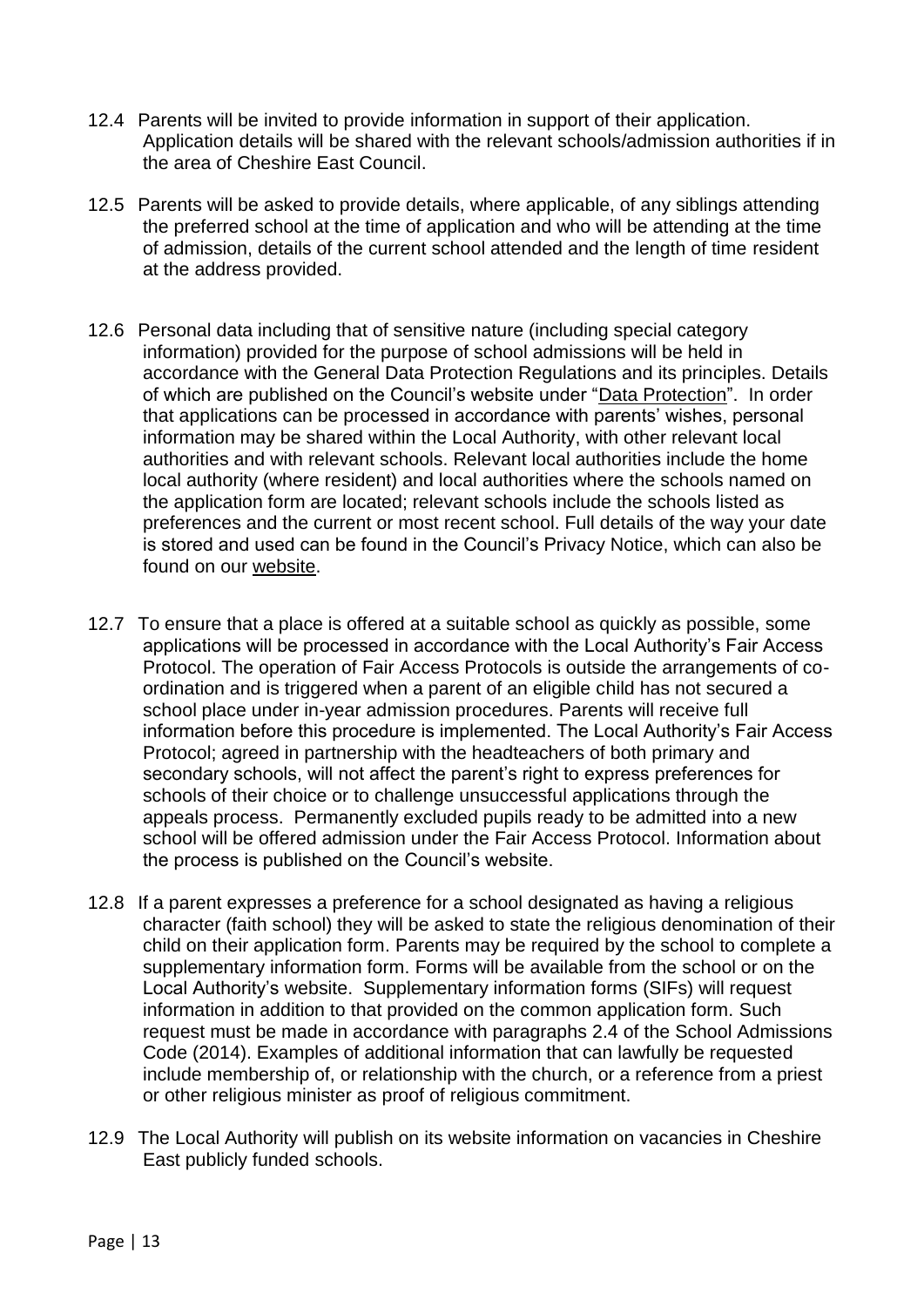- 12.10 Parents of children who are seeking a transfer to an alternative school for reasons other than a house move will be strongly advised to discuss the proposed transfer with the current school before submitting an application.
- 12.11 The Local Authority will maintain up-to-date records of applications and their outcomes through liaison with schools.
- 12.12 The process of completing the application for a school place can be facilitated by the school by inviting the parent to complete an online application during a school visit or by the parent prior to contacting or visiting the school. Hard copy application forms are available on request from the Local Authority.
- 12.13 Parents making applications for schools in other local authorities' areas will be advised to contact the relevant local/admission authority for advice about their own application process.
- 12.14 Applications will not normally be accepted more than 6 school weeks prior to the intended date of admission. An exception to this is where an application is made during the summer term, for admission at the beginning of the following September. In this case, applications will be accepted up to 8 school weeks prior to intended date of admission.

#### **13 PROCESSING APPLICATIONS**

- 13.1 All applications should be processed within no more than 10 school days from the receipt of application. Different timescales will apply to applications processed in accordance with the Local Authority's Fair Access Protocol.
- 13.2 Where there are spaces in the relevant year group a place will normally be offered to the parent.
- 13.3 If the year group in question is full, a decision to refuse admission will be made by the admission authority.
- 13.4 Where a school is oversubscribed, the admission authority will rank the applications in accordance with their published oversubscription criteria.
- 13.5 Decisions will be confirmed in writing to the parent by the admission authority and the letter/e-mail will include information about the legal right of appeal and a start date, where relevant. Optional letter/e-mail templates will be made available online for admission authorities that choose to use them.
- 13.6 Where a preference has been unsuccessful, written correspondence will confirm the decision on the application and will advise the parent to contact the Local Authority for advice about alternative schools with vacancies.
- 13.7 Written correspondence confirming offers will advise the parent to contact the school to accept or decline the school place within no more than 10 school days from the offer date.
- 13.8 Where a school feels that further admissions can be agreed on the basis that to do so will not result in a breach of infant class size legislation or will not prejudice the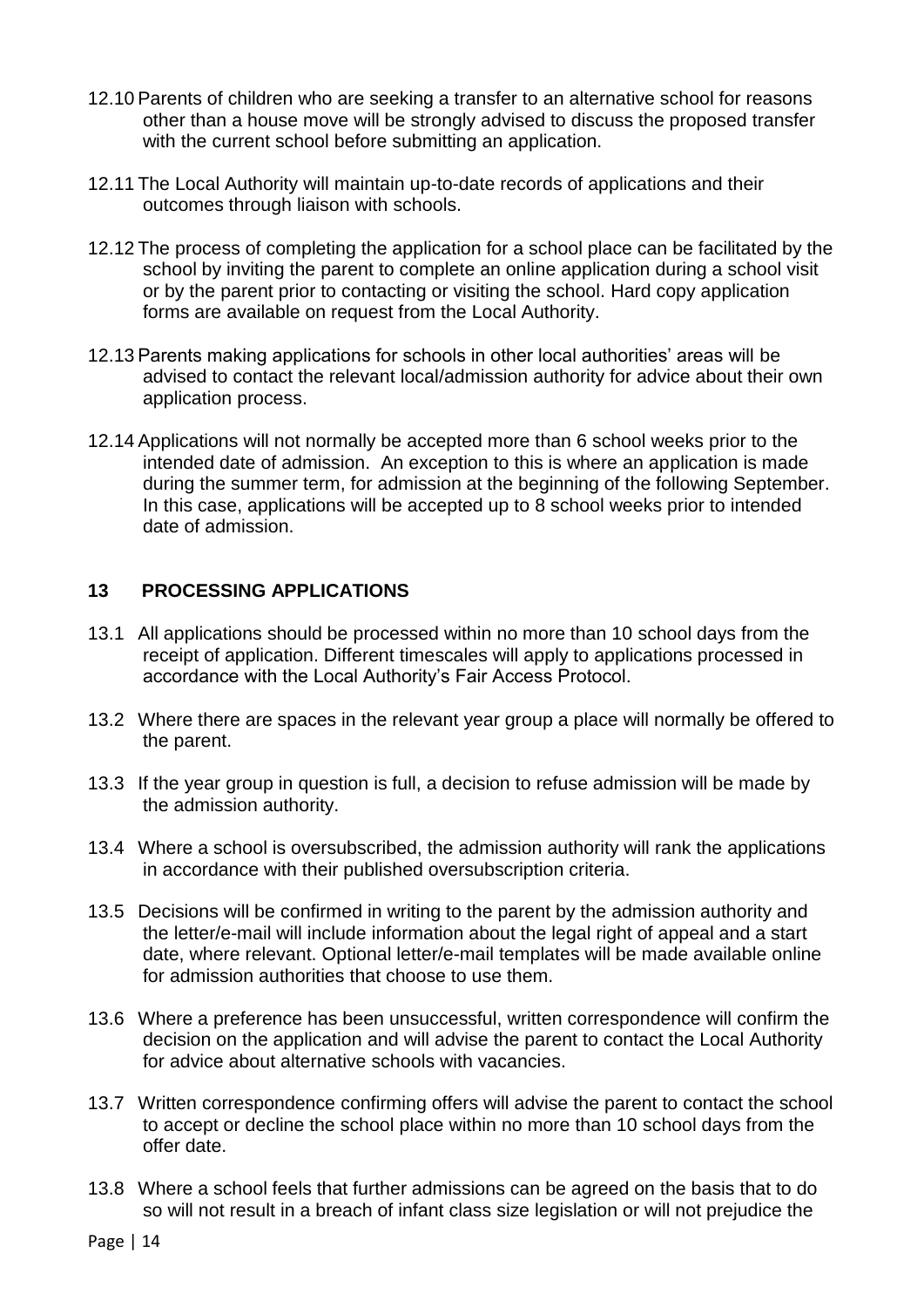provision of efficient education or efficient use of resources, the application must be referred to the admission authority for a decision.

- 13.9 Decisions on applications will be notified to the Local Authority to enable the Local Authority to keep up-to-date records.
- 13.10 Successful applicants will normally be expected to take up their offer of a school place within 10 school days from the offer date.
- 13.11 Repeat applications will not be considered within the same school year, unless the parent's or the school's circumstances have changed significantly since the original application was made. Full details of the change of circumstances must be provided on the applications form for consideration.

#### **14 WAITING LISTS**.

- 14.1 Waiting lists will not be held for community or voluntary controlled schools other than in accordance with legal requirements, which require that they are held up until the 31 December for the normal year of admission (i.e. reception and year 7 admissions). Where waiting lists are held by other admission authorities, children will be added to waiting lists in criteria order and not on a first come first served basis.
- 14.2 For 'in year' waiting lists only, children who are subject of a direction by a local authority to admit, are part of a managed transfer from a closing school or who are allocated to a school in accordance with the Local Authority's Fair Access Protocol will take precedence over those on the waiting list.

#### **15 'IN YEAR' APPEALS**

15.1 Applications for appeal should be submitted within 20 school days from the date of notification that the application was unsuccessful.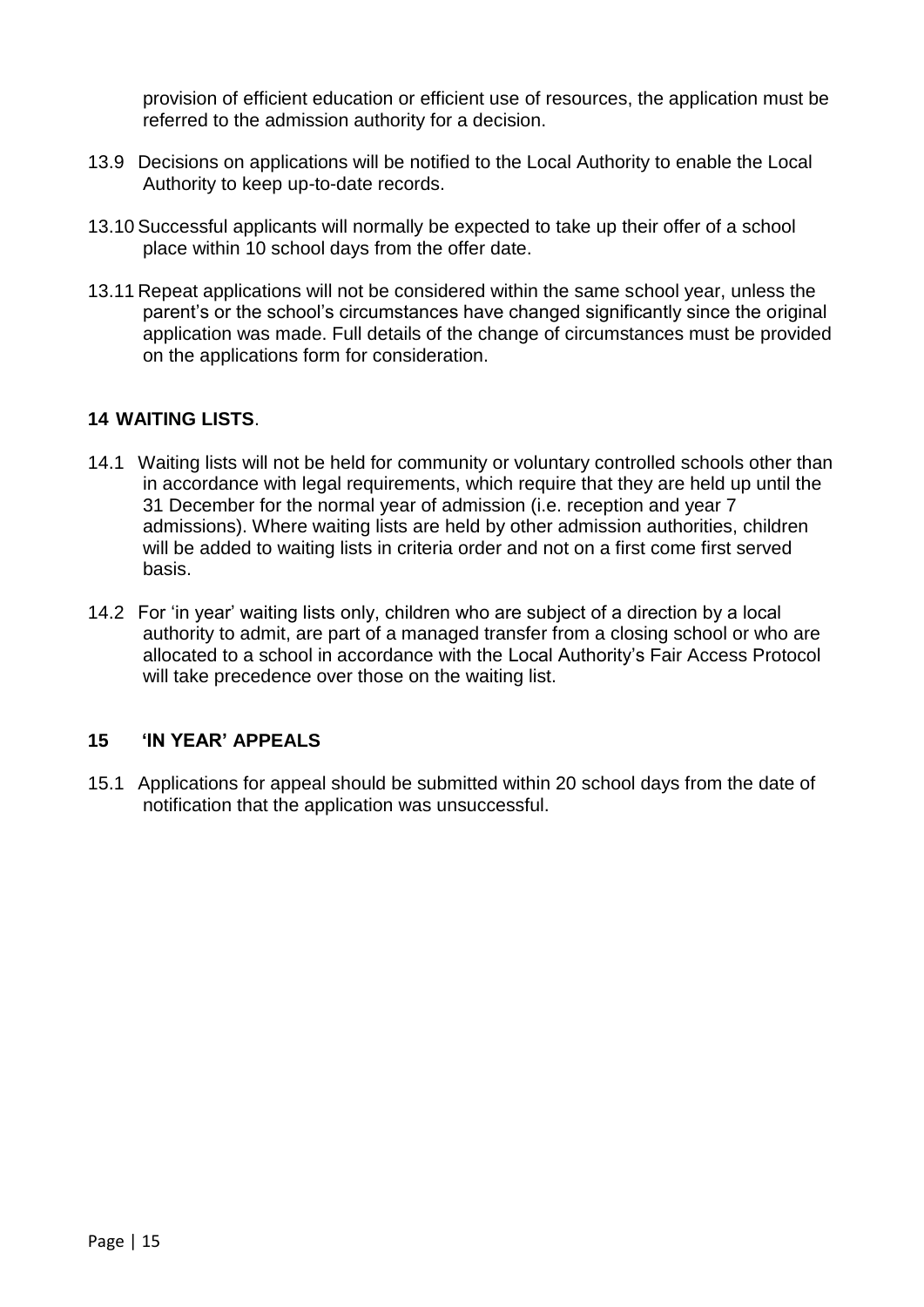## **16 Key Dates**

| <b>Process</b>                                                                                                                                                                                                                                              | <b>Secondary Transfers</b>                                                                                     | <b>Primary Admissions</b>                       |  |  |  |
|-------------------------------------------------------------------------------------------------------------------------------------------------------------------------------------------------------------------------------------------------------------|----------------------------------------------------------------------------------------------------------------|-------------------------------------------------|--|--|--|
| Application process starts                                                                                                                                                                                                                                  | 1 September 2020                                                                                               | 1 September 2020                                |  |  |  |
| <b>Closing date for applications</b>                                                                                                                                                                                                                        | 31 October 2020*                                                                                               | 15 January 2021*                                |  |  |  |
| Preferences forwarded to other LAs                                                                                                                                                                                                                          | 16 November 2020                                                                                               | 8 February 2021                                 |  |  |  |
| Preferences forwarded to Academies, Free, VA<br>and Foundation Schools                                                                                                                                                                                      | 27 November 2019                                                                                               | 15 February 2021                                |  |  |  |
| Deadline for receipt of supporting<br>documentation                                                                                                                                                                                                         | 7 December 2020                                                                                                | 15 February 2021                                |  |  |  |
| Academies and Free Schools, VA and Foundation<br>Schools to respond                                                                                                                                                                                         | 14 December 2020                                                                                               | 8 March 2021                                    |  |  |  |
| Provisional allocations of places at Cheshire East<br>schools sent to other LAs for their residents                                                                                                                                                         | Around<br>18 January 2021                                                                                      | Around<br>15 March 2021                         |  |  |  |
| Responses to other LAs on potential offers of<br>places in their schools for Cheshire East residents<br>(so far as possible)                                                                                                                                | 25 January 2021                                                                                                | 22 March 2021                                   |  |  |  |
| Allocations to be finalised                                                                                                                                                                                                                                 | 8 February 2021                                                                                                | 29 March 2021                                   |  |  |  |
| <b>Offers released</b>                                                                                                                                                                                                                                      | 1 March 2021**                                                                                                 | 16 April 2021**                                 |  |  |  |
|                                                                                                                                                                                                                                                             |                                                                                                                |                                                 |  |  |  |
| Deadline for accepting or declining places                                                                                                                                                                                                                  | <b>15 March 2021</b>                                                                                           | <b>30 April 2021</b>                            |  |  |  |
| Waiting lists prepared, late applications<br>processed and vacancies allocated. Waiting lists<br>will be held in criteria order. Parents offered<br>places on this basis will be required to accept or<br>decline the place offered within 10 schools days. | After 15 March 2021                                                                                            | After 30 April 2021                             |  |  |  |
| <b>Appeals Application Deadlines</b>                                                                                                                                                                                                                        | 29 March 2021                                                                                                  | 17 May 2021                                     |  |  |  |
| <b>Appeal Hearings</b>                                                                                                                                                                                                                                      | By 17 June 2021                                                                                                | By 16 July 2021                                 |  |  |  |
| Appeal Hearings - late Applications                                                                                                                                                                                                                         | Within 40 days of deadline where possible, or 30<br>school days of appeal being lodged                         |                                                 |  |  |  |
| Appeal Applications - 'In Year' Admissions                                                                                                                                                                                                                  | Within 20 school days from the date of<br>notification that the application for admission<br>was unsuccessful. |                                                 |  |  |  |
| Appeal Hearings - 'In Year' Applications                                                                                                                                                                                                                    | Within 30 school<br>days of appeal being<br>lodged                                                             | Within 30 school days<br>of appeal being lodged |  |  |  |

**\*** National closing date for applications

\*\* In accordance with the School Admissions Code 2014, offers must be made on National Offer Day

(1 March for secondary transfer, and 16 April for primary admissions)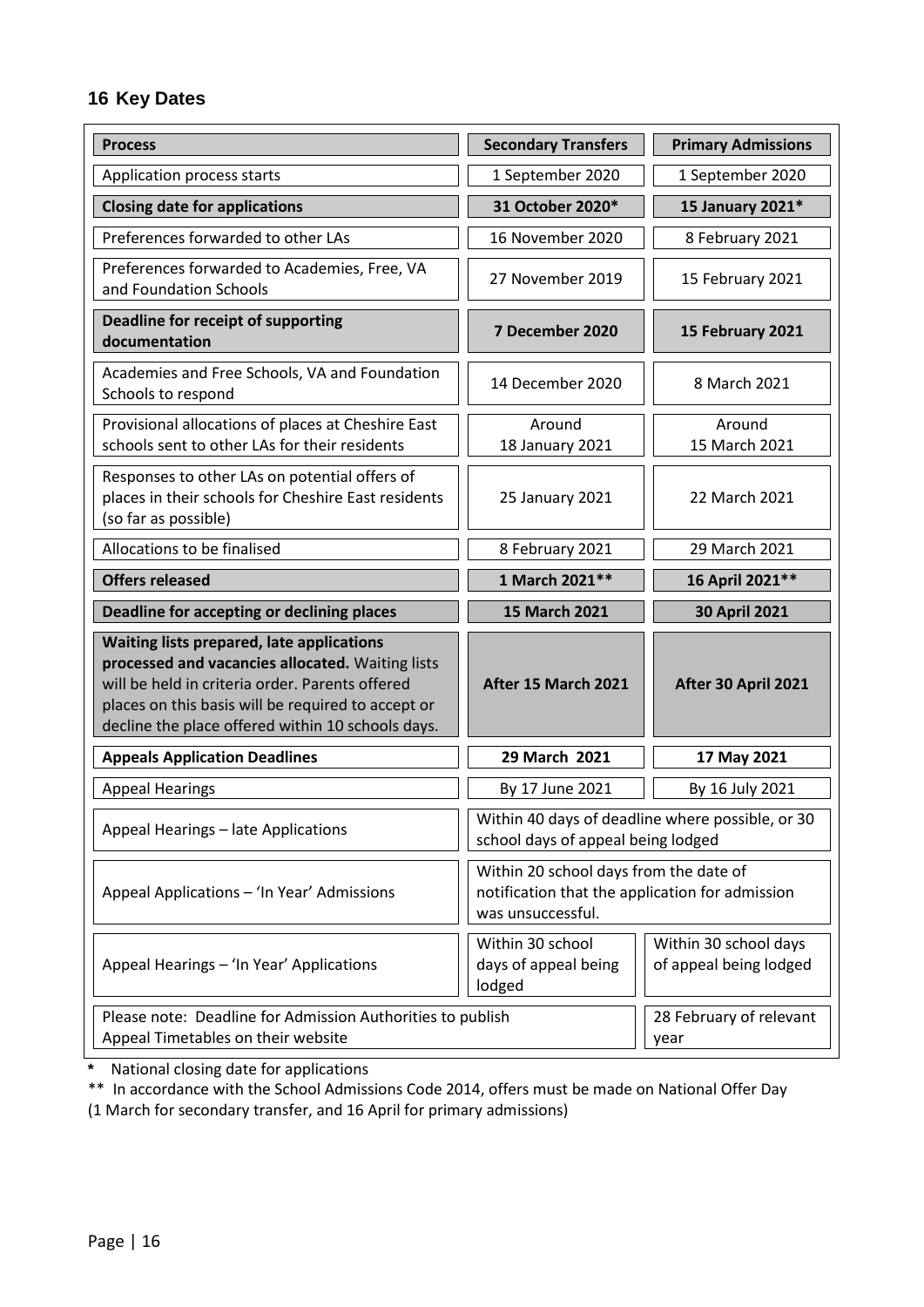### **17 LOCAL AUTHORITY ADMISSION ARRANGEMENTS - COMMUNITY AND VOLUNTARY CONTROLLED SCHOOLS.**

- 17.1 These admission arrangements apply to applications for all Cheshire East **community and voluntary controlled schools** and take account of the Local Authority's commitment to **rural schools** from the school year 2021-22 and for subsequent years, subject to any review. As the admission authority for these schools, Cheshire East Council (the Local Authority) will be responsible for determining who can be allocated a place in accordance with these arrangements.
- 17.2 Applications for school places received for the normal admission round (i.e. into reception at 4+ and secondary transfer at 11+) and 'in year' (i.e. into any year group outside the normal admission round) shall be considered in accordance with the arrangements set out below and in accordance with the provisions set out in the Local Authority's agreed Coordination Scheme, full details of which are published on the Local Authority's website at [www.cheshireeast.gov.uk](http://www.cheshireeast.gov.uk/) .

## **18 PUBLISHED ADMISSION NUMBERS (PANs)**

- 18.1 The Local Authority has agreed admission numbers (PANs) for its community and voluntary controlled schools, which is the number of children that will normally be admitted into the *relevant age group* (e.g. into the reception year in a primary school and into year 7 as a secondary transfer in September for the first time). The admission number is set based on the number of pupils the school can accommodate and therefore normally, PANs will continue to be applied i.e. to all subsequent year groups in addition to the relevant age group. Admission numbers for schools in Cheshire East are published on the Local Authority's website at the start of the application process on 1 September. Hard copies can be requested.
- 18.2 Due to housing development, the LA has robust pupil place planning arrangements which will inform capital proposals for school expansions and future increases in PAN. These are managed carefully so as not to introduce additional capacity too soon and therefore create unfilled places.
- 18.3 These arrangements will consider the impact on other local schools and may not support numbers over PAN where a neighbouring school has vacancies. This is particularly applied to **support small and rural schools**.
- 18.4 The Local Authority, in its role as the admission authority for community and voluntary controlled schools, may agree (through consultation with the governing body) admission over PAN where to do so would not result in prejudice to the provision of efficient education or efficient use of resources at the school. The Local Authority will not normally be able to agree admission over the published admission number where to do so would result in a breach of infant class size legislation, which requires that infant classes (those classes where the majority of children will reach the age of 5, 6, or 7) contain no more than 30 pupils with a single qualified teacher.
- 18.5 The published admission number will continue to be applied as the relevant age group progresses through school, unless the circumstances for the school have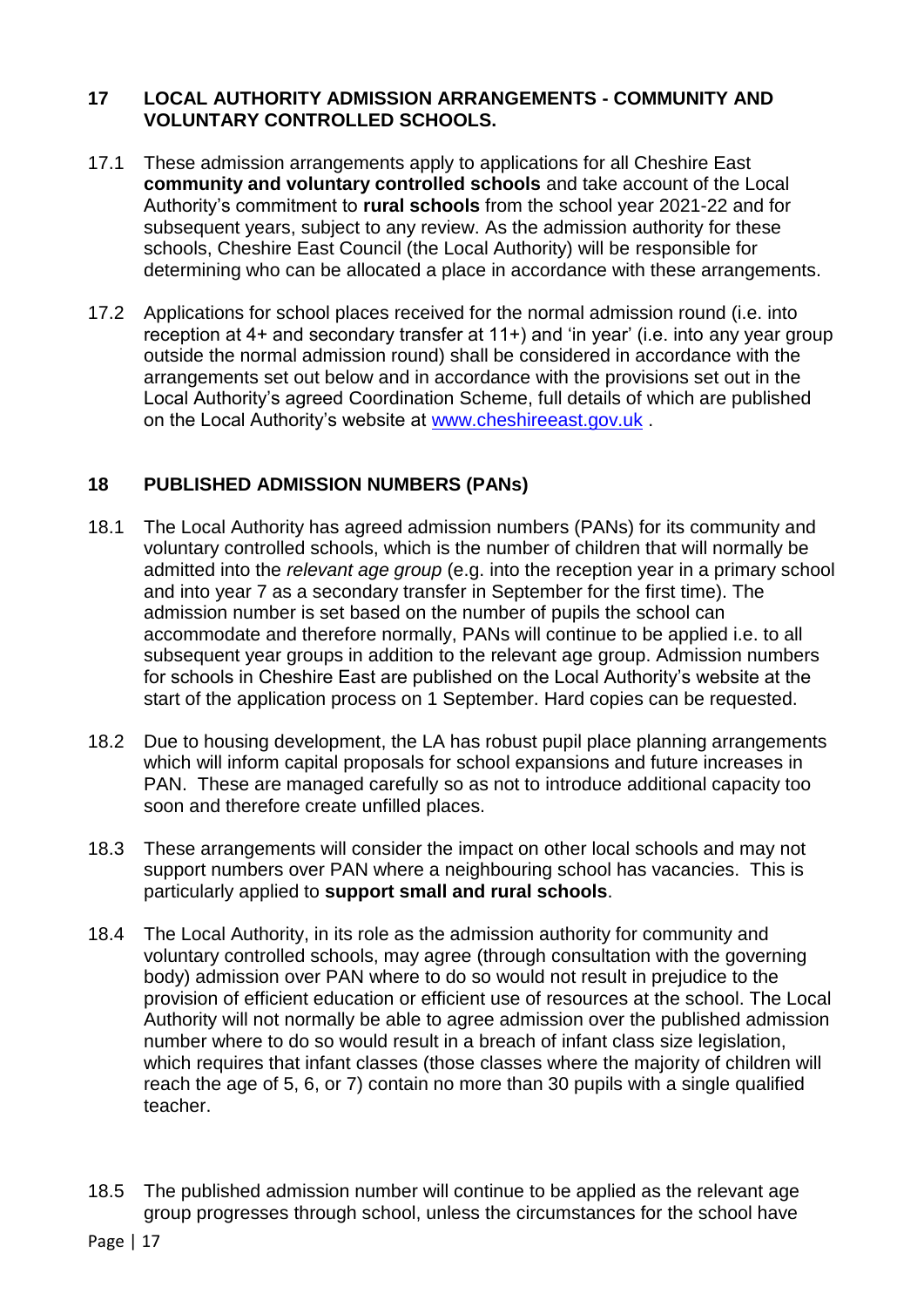changed since the PAN was agreed. Admission numbers to be published for 2021 and subsequent years, subject to any review, are set out in **Appendix 1.**

### **19 EDUCATION, HEALTH and CARE PLANS**

19.1 All children whose Education, Health and Care (EHC) plan names the school must be admitted.

An Education, Health and Care plan is a plan made by the local authority under Section 37 of the Children and Families Act 2014 specifying the special education provision required for that child.

#### **20 OVERSUBSCRIPTION CRITERIA**

20.1 Where more applications are received than there are places available, after children with Education, Health and Care (EHC) plans, priority for admission will be based on the Local Authority's published oversubscription criteria as follows:

#### **i) 'Cared for Children' and Children who were 'Previously Cared for'.**

- A 'cared for child' is a child who is in the care of a local authority or provided with accommodation by that local authority (as defined in section 22 of the Children Act 1989).
- Children previously 'cared for' are children who were 'cared for' as defined above, but immediately after being 'cared for' became subject to an adoption, child arrangements order (formerly residence order), or special guardianship order. A child arrangements order is as an order settling the arrangements to be made as to the person with whom the child is to live under section 8 of the Children Act 1989 amended by Children and Families Act 2014. Section 14A of the Children Act 1989 defines a 'special guardianship order' as an order appointing one or more individuals to be a child's special guardian (or special guardians).
- **(ii) Siblings** pupils with brothers or sisters, step-brothers or step-sisters, foster brother or sisters, half-brothers or half-sisters, adopted brothers or adopted sisters living together as part of one household (for the majority of the school week) already attending the preferred school (in years *Reception* through to *Year 10*) and expected to continue at the school in the following school year. (i.e. at the time of admission)
- **(iii) Children resident within the designated catchment area of the school.** Children will be classed within this criterion if they and their parents are resident within the area served by the school. (see notes below)
- **(iv) Children attending a school nominated as a feeder/partner primary school for admissions purposes.**
- **(v) Pupils living nearest to the school** measured using the National Land and Property Gazetteer (NLPG) which measures straight line distances in miles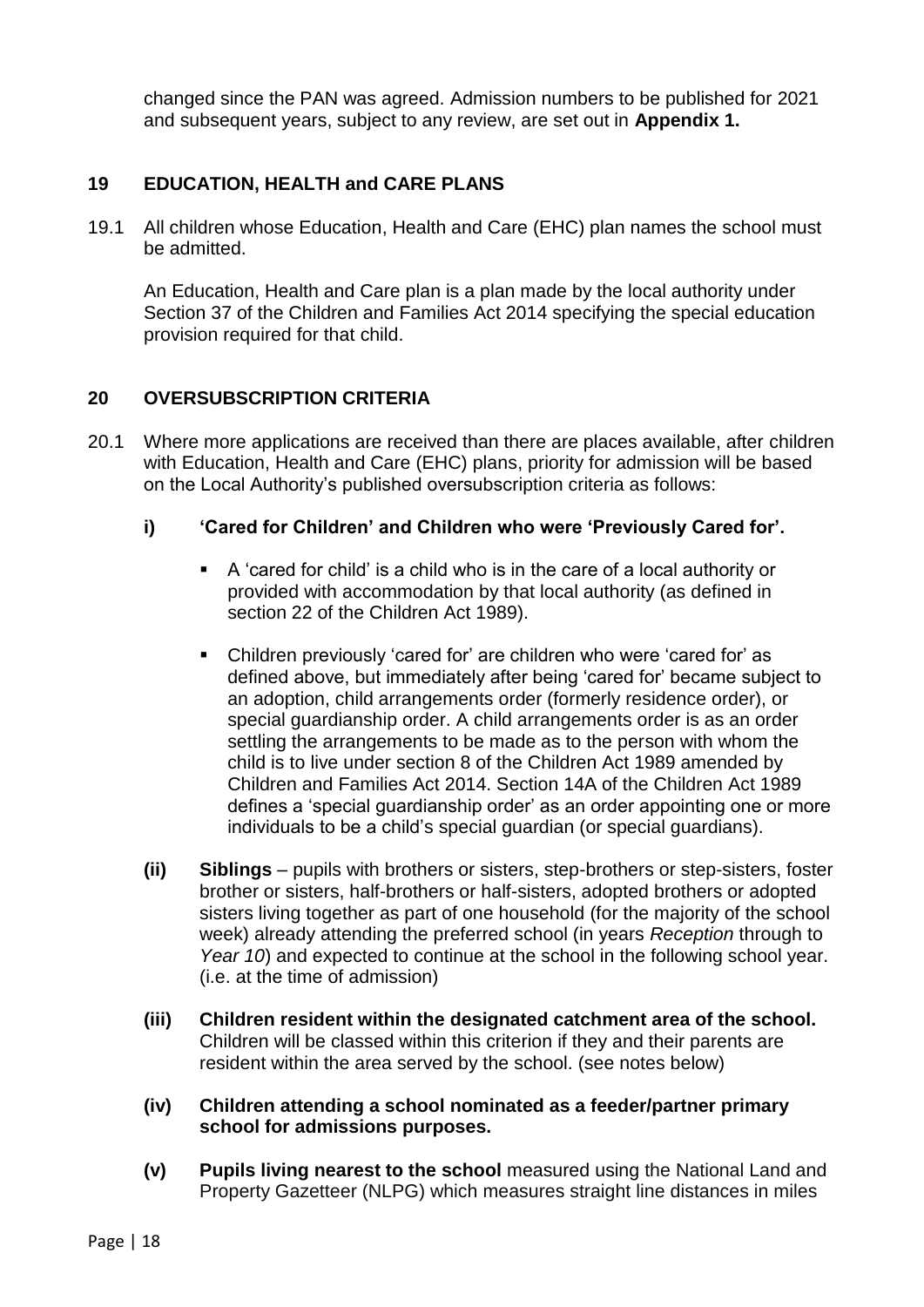from the school's coordinate point to the place of the child's residence coordinate point.

#### **Notes:**

The Local Authority will accept applications from families resident in the United Kingdom, and from outside the United Kingdom. All applications will be processed based on where the child is residing at the time of the application and in accordance with published arrangements.

The only exceptions to this are for families of service personnel with a confirmed posting to the Cheshire East area, or crown servants returning from overseas to live in the Cheshire East area. This is in accordance with the School Admissions Code, paragraph 2.19.

- 20.2 Children eligible for priority due to their attendance at a named feeder/partner primary school (criterion IV) will only remain eligible for this priority whilst on roll at the primary school. If the child leaves the school, including transferring to high school, this priority within the oversubscription criteria will no longer apply.
- 20.3 Where a school cannot accommodate all pupils qualifying under one of the criteria stated above, the next criteria will also be applied to determine priority for admission. For example, if a school cannot accommodate all *children resident within the catchment area (criterion iii)*, the priority will be in the order of:
	- Resident in the catchment area (criterion iii) attending a feeder school (iv) and living nearest to the school (v)
	- **Resident in the catchment area (criterion iii) not attending a feeder school (iv)** and living nearest to the school (v)
- 20.4 All applicants within each criterion will be put into a distance order with priority being given to those that live nearest to the school, as stated in criterion v above. Where it is identified that there are a limited number of places available and the Local Authority cannot differentiate between the applications using the distance criterion (criterion v) a random allocation tie-breaker will be applied. This may be required for example, where applicants reside in the same block of flats or are children of a multiple birth living at the same address.
- 20.5 For previously looked after children (criterion i) admission authorities may request a copy of the adoption order, residence order or special guardianship order and a written correspondence from the local authority that last looked after the child confirming that he or she was looked after immediately prior to that order being made.
- 20.6 Children will be considered within criterion (iii) if they and their parents are resident on the date published for the receipt of supporting documentation (see part two below). Supporting information may be requested to verify the place of residence. To ensure a fair process, administrative checks may be undertaken, which will include verifying addresses against Council Tax records.
- 20.7 For children of UK service personnel (UK Armed Forces) a Unit postal address or quartering area address will be accepted in advance of a move into the area, subject to official written confirmation of the address and relocation date.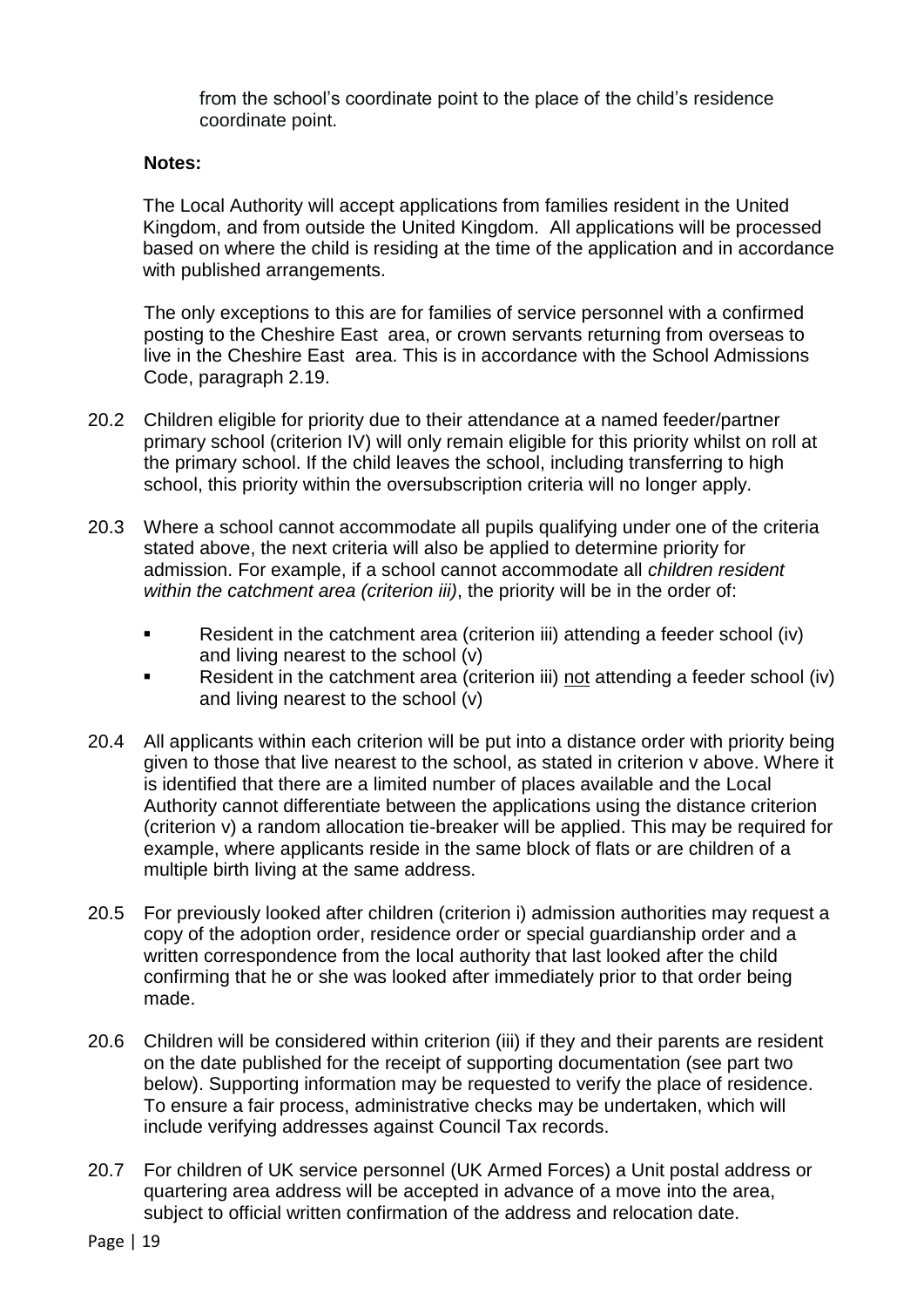Preferences for the catchment area school for the confirmed address will be considered under criterion (iii), unless a higher criterion is applicable.

## **21 PARENTS WITH SHARED RESPONSIBILITY FOR A CHILD**

21.1 Where parents have shared responsibility for a child the place of residency will be determined as the address where the child lives for the majority of the week (e.g. where the child wakes up between Monday to Friday). Full details must be submitted in writing to enable the Local Authority to determine which address will be used for the purpose of admission. A panel of officers will consider the information provided. Where care is shared jointly and it is not possible to determine which parent is the principle carer and no Child Benefit is claimed, the LA will consider the primary residence as the address where the child is registered for GP purposes.

## **22 CHILDREN OF MULTIPLE BIRTHS**

22.1 For children of multiple births, exceptionally it may be necessary to offer places over the published admission number to ensure that siblings (i.e. twins, triplets or children from other multiple births) can attend the same school.

#### **23 MOVING HOUSE**

- 23.1 Parents must inform the Local Authority immediately of a change of address, even if details of a future change of residency were included on the application form. The Local Authority will require evidence to show that the place of residency has changed as follows:
	- A letter from the solicitor confirming the completion date;
	- A signed rental agreement showing the start of the tenancy (in accordance with the arrangements set out in the Local Authority's Coordination Scheme)
- 23.2 The Local Authority may request further information including copies of utility bills. Other information may be required, such as evidence of disposal of previous property. Information will be verified by officers using Council Tax records. Proof that the child now resides at the new property may be required e.g. Child Benefit evidence.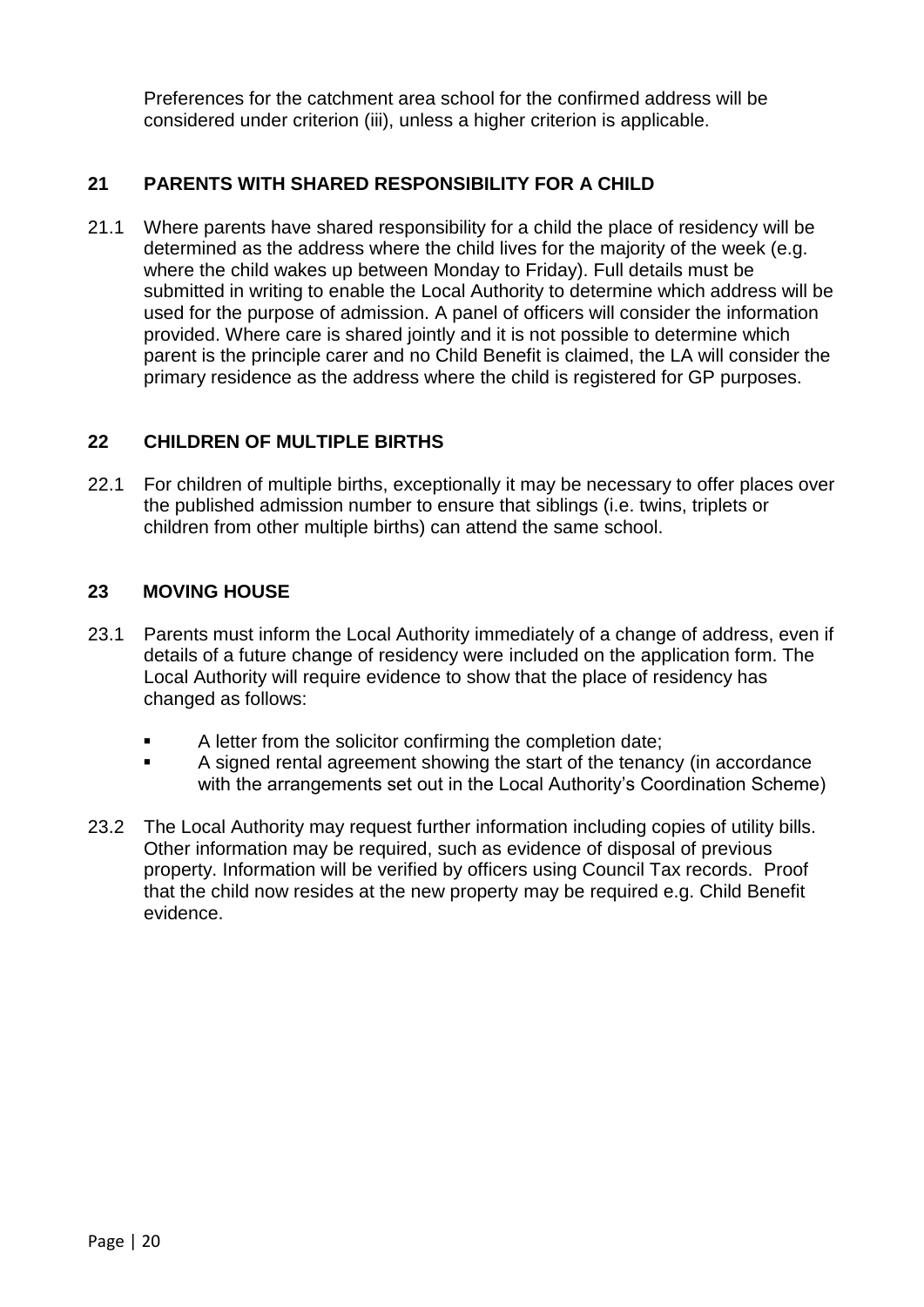23.3 For applications made as part of the normal admission round, (e.g. into the reception class in a primary school and into year 7 as a secondary transfer in September for the first time) information and supporting evidence must be received by the dates stated in these arrangements. Satisfactory confirmation of residency at the property will result in the application being processed on the basis of the new address. Proof of residency received after the published dates will not be used to process the application, but will be used to send the decision letter/e-mail on the published offer date.

## **24 WAITING LISTS**

24.1 Waiting lists for the normal admission round (September admissions into the reception class and year 7) and will be held only until the 31 December. They will be held in criteria order and not on a 'first come, first served' basis. Placing a child's name on a waiting list does not affect the statutory right of appeal. Waiting lists for oversubscribed schools will consist of those children whose parents have specifically requested in writing (including e-mail) that they be placed on the waiting list, along with new applicants and those for whom an appeal application has been received. Vacancies will be re-allocated to children held on the school's waiting list in line with the dates published in part two of these arrangements.

## **25 LATE APPLICATIONS – NORMAL ADMISSION ROUND ONLY**

25.1 Late applications will be considered after all on-time applications unless the Local Authority considers that there are good reasons for the application being late, which must be stated at the time of application, such as exceptional medical reasons preventing an earlier application or a late house move into the area. Supporting documentation **must** be provided. Where supporting documentation has been received by the dates specified these arrangements and the Local Authority has accepted reasons stated for the late application, the application will be considered as if it had been received on-time. Late applications and supporting documentation received after the dates specified are likely to be considered after all on-time applications. Late applications may be disadvantaged.

## **26 ACCEPTING AND DECLINING PLACES**

26.1 All parents will be required to **accept or decline** the school place offered by the published date as stated in part two of these arrangements. The Local Authority reserves the right to withdraw places not accepted by this date. If the Local Authority does not receive a response by the date specified in that first correspondence, a reminder letter or email will be sent with a second opportunity to respond, giving a deadline of a further 5 days. This will include notification that if no response is received to that reminder, the school place will be withdrawn.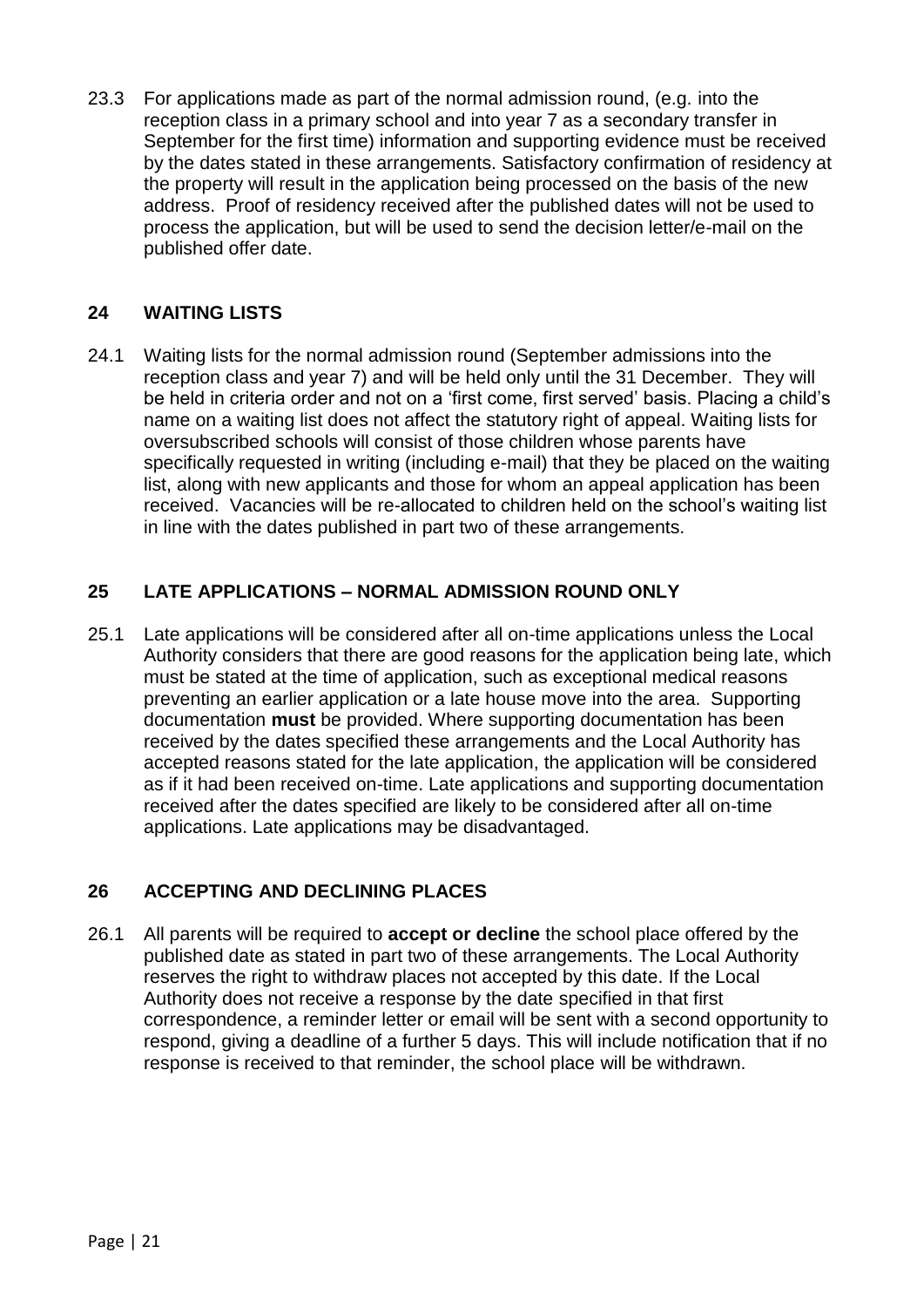## **27 RIGHT OF APPEAL**

27.1 Parents who are not offered a place for their child at a school stated as a preference have a right of appeal to an independent appeals panel. Parents can submit an appeal in respect of each school for which admission has been refused, by the dates specified these arrangements. For appeals against decisions on preferences for community and voluntary controlled schools, forms are available on the Local Authority's website. Hard copies can be requested. Outside the normal admissions process, completed forms should be returned to the Local Authority within 20 school days from the date of notification that the application for admission was unsuccessful.

#### **28 REPEAT APPLICATIONS**

28.1 Repeat applications will not usually be considered within the same school year, unless the circumstances for the parent or school have changed significantly since the original application was made. Full details must be provided to the Local Authority for consideration.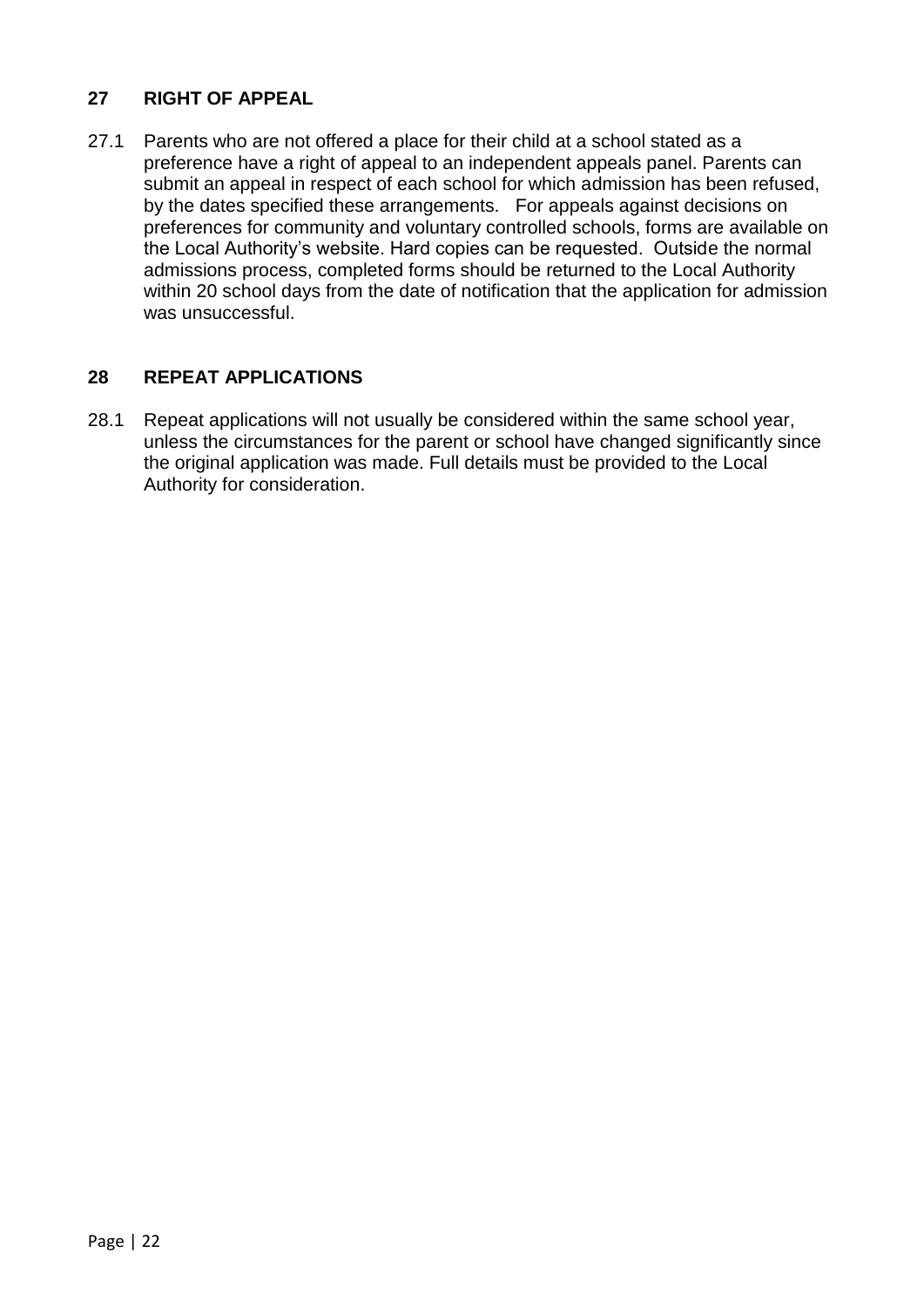## **29 PART TWO - SIXTH FORM ADMISSION ARRANGEMENTS**

29.1 The following admission arrangements apply to entry to the Sixth Form of Wilmslow High School only.

Pupils already on roll in the school's own year 11 are not admitted to a school's Sixth Form because they are already on the school roll. They move up to the 6th form from year 11. They can therefore only be refused progression to the sixth form if they fail to meet the academic criteria for progression/entry. Admissions law requires that the same academic criteria must be applied to all pupils, whether they are internal pupils seeking progression/entry or external applicants seeking admission. Schools have the choice of admitting pupils into year 12 or operating a sixth form primarily for pupils already on roll in the school. Wilmslow High School have opted to admit pupils to their sixth forms from other schools.

- 29.2 Applications for admission to the Sixth Form of a Cheshire East school are dealt with by the school in accordance with the published admissions arrangements and not by Cheshire East Council. The schools will not interview pupils or their families for entry to year 12, although meetings may be held to provide advice on options and entry requirements for particular courses.
- 29.3 If a course cannot be run due to low student take-up, the school may withdraw the course. This will not influence a decision to agree admission to the sixth form and alternative courses will be offered.

## **30 PUBLISHED ADMISSION NUMBERS – EXTERNAL CANDIDATES ONLY**

30.1 This number relates to the admission of **external candidates only.** The admission numbers included in the table are based on an estimate of the minimum number of external candidates likely to be admitted, although it would be acceptable to exceed this if demand for available courses can be met.

| <b>School</b>               | September 2021 |
|-----------------------------|----------------|
| <b>Wilmslow High School</b> | 50             |

Additional places may also be offered to external candidates if the number of children transferring from the school's own year 11 is lower than planned.

## **31 OVERSUBCRIPTION CRITERIA**

31.1 In the event that the number of eligible applicants exceeds the number of places available, the oversubscription criteria to be applied are:

#### **i) Eligible 'cared for children' and children who were previously 'cared for'.**

- A 'cared for child' is a child who is in the care of a local authority or provided with accommodation by that local authority (as defined in section 22 of the Children Act 1989).
- Children previously 'cared for' are children who were 'cared for' as defined above, but immediately after being 'cared for' became subject to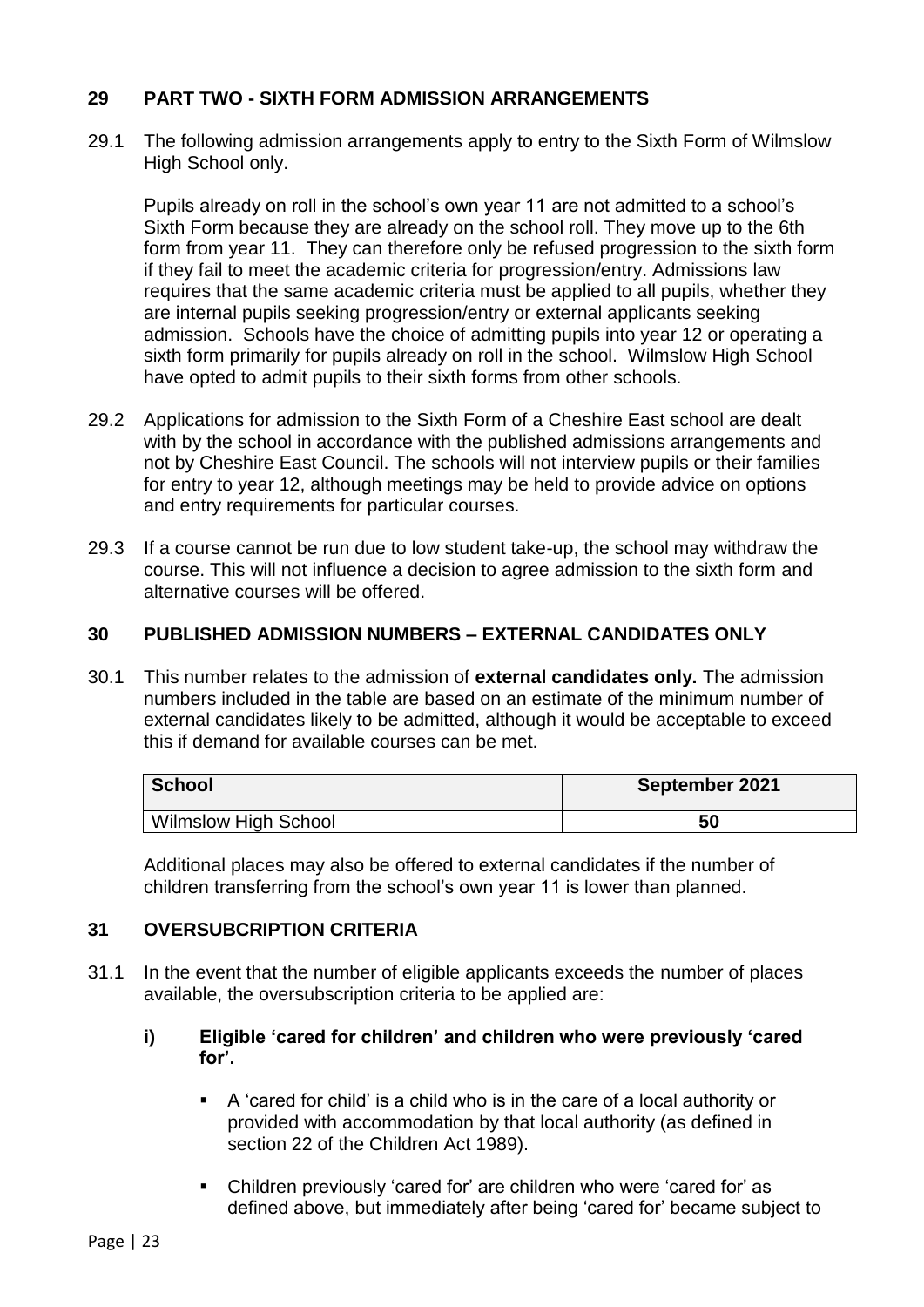an adoption, child arrangements order (formerly residence order), or special guardianship order. A child arrangements order is as an order settling the arrangements to be made as to the person with whom the child is to live under section 8 of the Children Act 1989 amended by Children and Families Act 2014. Section 14A of the Children Act 1989 defines a 'special guardianship order' as an order appointing one or more individuals to be a child's special guardian (or special guardians).

- **ii) Eligible pupils resident within the designated catchment area of the school.** Pupils will be classed within this criterion if they and their parents are resident within the area served by the school. (Refer to previous exception regarding Children of UK Service personnel and Crown Servants returning from abroad).
- **iii) Eligible pupils living nearest to the school** measured using the National Land and Property Gazetteer (NLPG) which measures straight line distances in miles from the school's coordinate point to the place of residence's coordinate point.

## **NOTES**

#### **An 'eligible' pupil is a pupil who has met the academic entry requirements.**

- 31.2 All children whose Education, Health and Care (EHC) plan names the school must be admitted. An Education, Health and Care plan is a plan made by the local authority under Section 37 of the Children and Families Act 2014 specifying the special education provision required for that child.
- 31.3 The Local Authority will accept applications from families resident in and outside the United Kingdom. All applications will be processed based on where the child is residing at the time of the application and in accordance with published arrangements. The only exception to this is for families of service personnel with a confirmed posting to the Cheshire East area, or crown servants returning from overseas to live in the Cheshire East area. This is in accordance with the School Admissions Code, paragraph 2.19.
- 31.4 Distance criterion will be applied as a tie breaker if the number of pupils applying under criterion (ii) exceeds the number of available places. To differentiate between two equal distance measurements, a random allocation tie-breaker will be applied. This will be administered under independent supervision, in accordance with the requirements of the School Admissions Code at paragraph 1.35.
- 31.5 In the case of previously looked after children (criterion i) a copy of the adoption order, child arrangement order or special guardianship order may be requested and a written correspondence from the local authority that last looked after the child confirming that the pupil was looked after immediately prior to that order being made.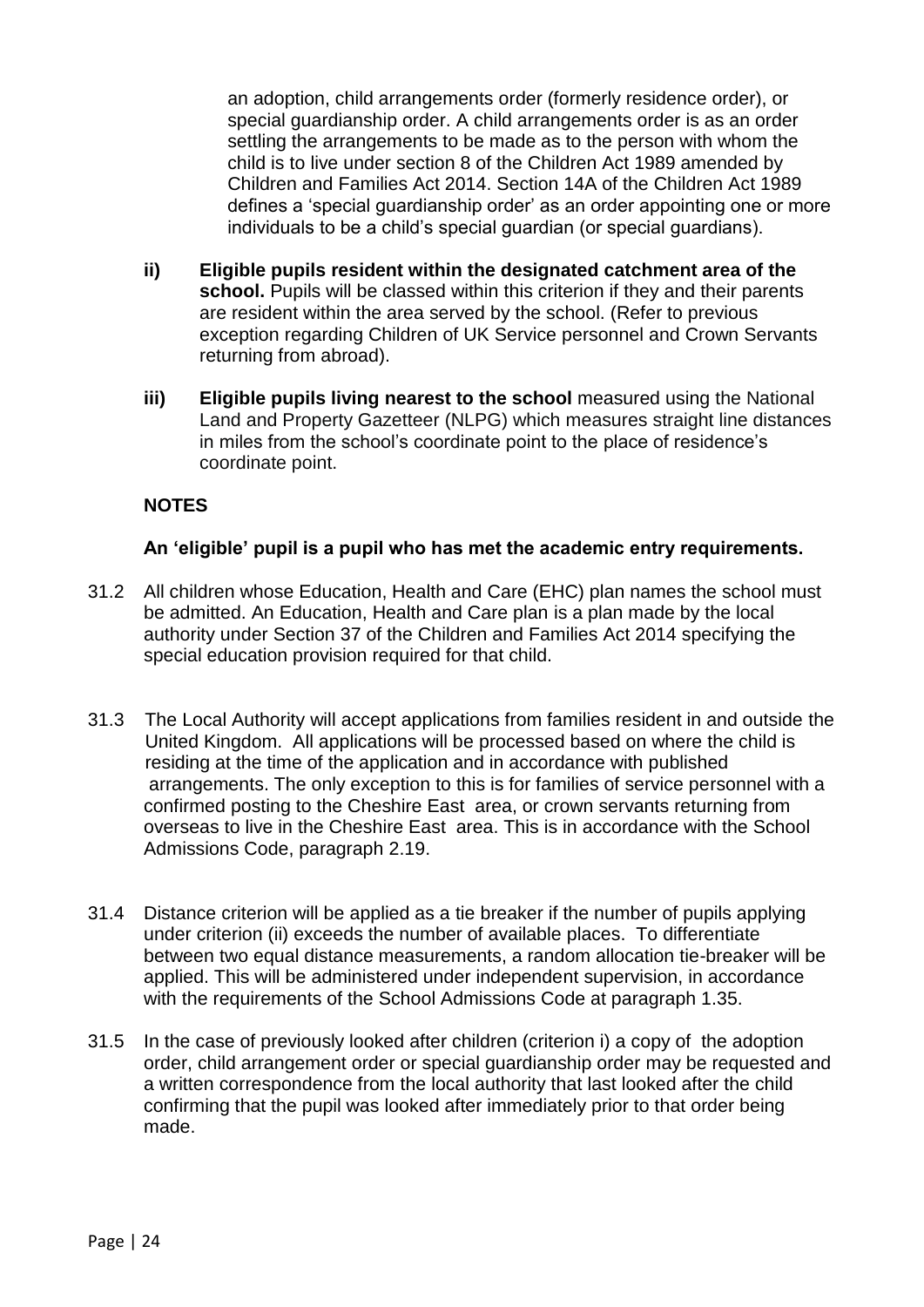31.6 For children of UK service personnel (UK Armed Forces) a Unit postal address or quartering area address will be accepted in advance of removal into the area, subject to official written confirmation of the address and relocation date. Preferences for the catchment area school for the confirmed address will be considered under criterion ii, unless a higher criterion is applicable.

## **32 PARENTS WITH SHARED RESPONSIBILITY FOR A CHILD**

32.1 Where parents have shared responsibility for a child the place of residency will be determined as the address where the child lives for the majority of the week (e.g. where the child wakes up between Monday to Friday). Full details must be submitted in writing in order that a decision can be taken on which address will be used for the purpose of admission. A panel will consider the information provided. Where care is shared jointly and it is not possible to determine which parent is the principle carer and no Child Benefit is claimed, the primary residence will be taken to be the address where the child is registered for GP purposes.

## **33 SIXTH FORM ADMISSION APPEALS**

- 33.1 Any applicant refused a place in Year 12 is entitled to make an appeal to an independent appeal panel, whether the child is already attending the school or is an external candidate.
- 33.2 Parents or children\* refused admission to a sixth form in a Cheshire East community or voluntary controlled school will be advised to contact the Local Authority for an appeal application form and details on the appeals process.

\*The Education and Skills Act 2008 made changes to the law relating to admissions and appeals placing a duty on local authorities to make arrangements:

- a) for children to express a preference as to the school at which they wish to receive sixth-form education (i.e. secondary education suitable to the requirements of pupils who are over compulsory school age); and
- b) for children who are above compulsory school age, or will be above compulsory school age by the time they start to receive education at the school, to express a preference as to the school at which they wish to receive education other than school sixth-form education.
- 33.3 Regulations give a corresponding right of appeal to a child who expresses a preference for a school place. This right is in addition to the rights of parents to express a preference as to the school at which they wish their child to receive education.

## **34 ACADEMIC ENTRY CRITERIA**

## **34.1 Wilmslow High School**

Entry to the Sixth Form requires students to have gained good qualifications in a range of subjects. Please contact the school direct for information.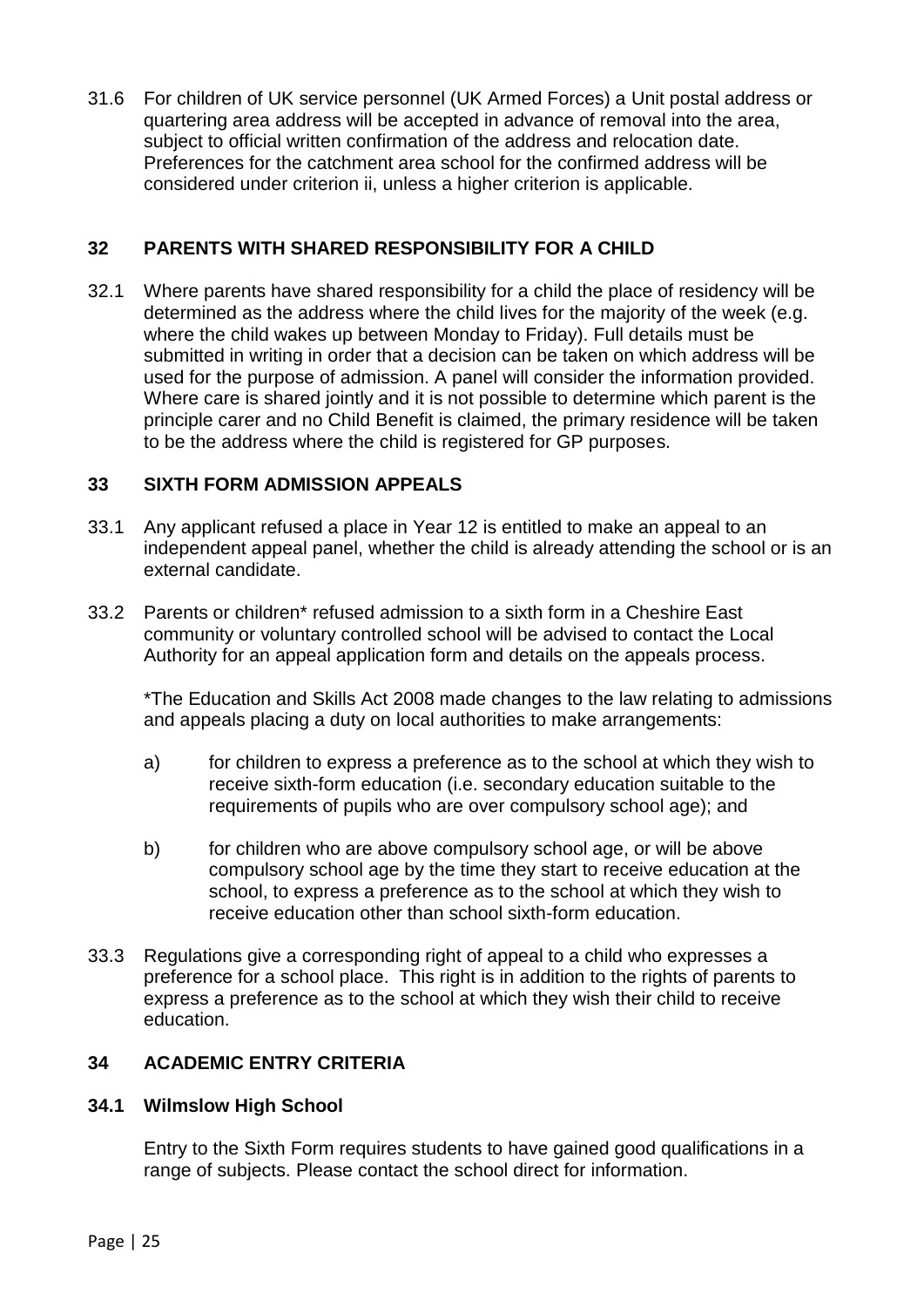- **34.2 A final decision on admission to the Sixth Form cannot take place until the student's Year 11 results are known**. Sixth Form offers will be conditional upon gaining the minimum academic entry criteria. This will be set out in the offer. Individual entry requirements can be obtained direct from the school.
- 34.3 Courses are reviewed annually to take into account any changes in education legislation, availability of courses and required attainment levels and therefore, students and parents are advised to consider the information published by the school.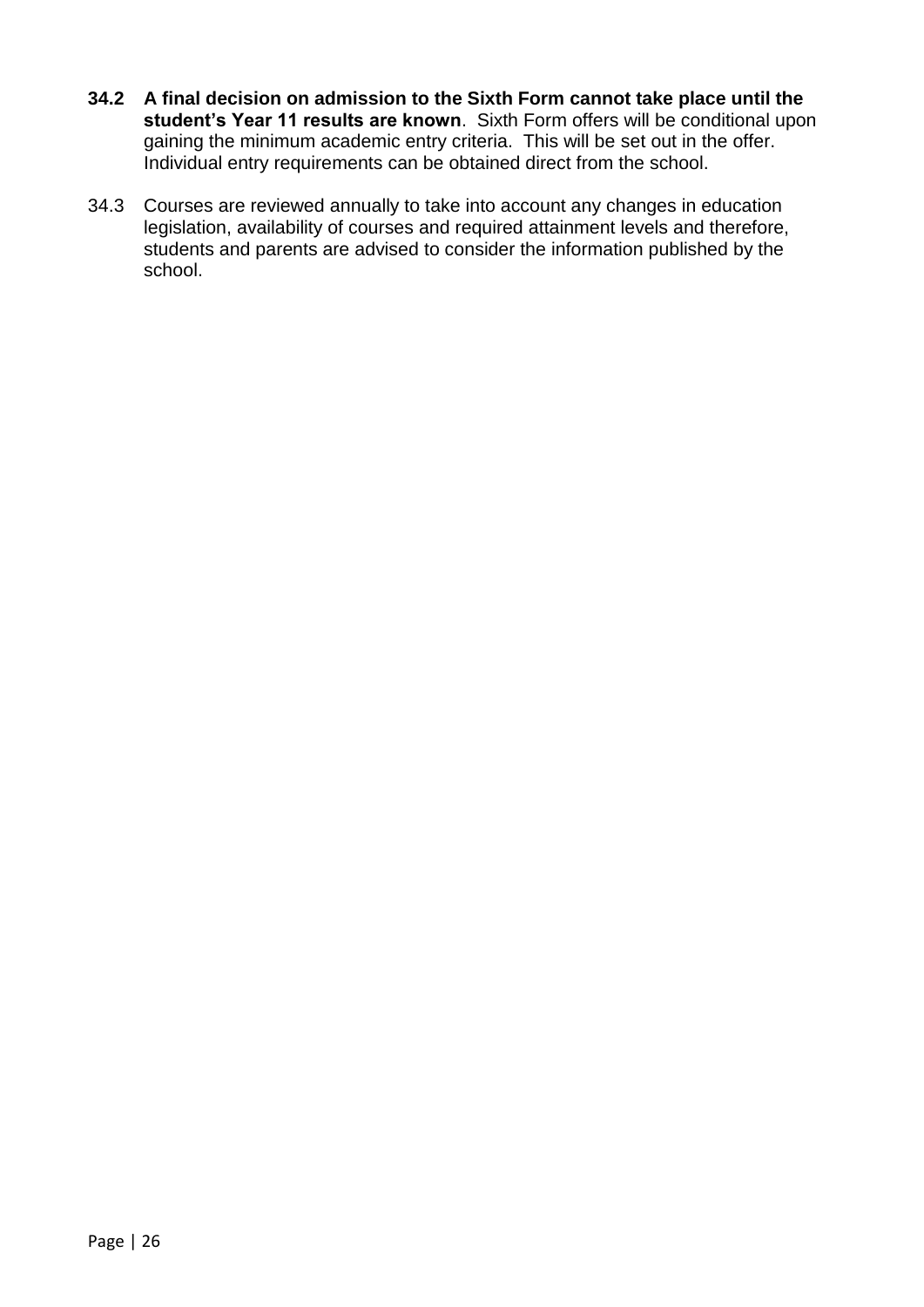| <b>Primary Schools</b>                          | <b>School Status</b>        | <b>PAN</b><br>2020 | Capacity<br><b>Indicative</b><br><b>Admission</b><br><b>Number</b> | <b>PAN</b><br>Change<br>for 2021 |
|-------------------------------------------------|-----------------------------|--------------------|--------------------------------------------------------------------|----------------------------------|
| *Alderley Edge Community Primary School         | Community                   | 30                 | 29                                                                 |                                  |
| *Ashdene Primary School                         | Community                   | 60                 | 60                                                                 |                                  |
| *Audlem St James' CE Primary School             | <b>Voluntary Controlled</b> | 30                 | 27                                                                 |                                  |
| *Beechwood Primary School and Nursery           | Community                   | 45                 | 45                                                                 |                                  |
| <b>Bickerton Holy Trinity CE Primary School</b> | <b>Voluntary Controlled</b> | 20                 | 20                                                                 |                                  |
| <b>Bollington Cross CE Primary School</b>       | <b>Voluntary Controlled</b> | 25                 | 25                                                                 |                                  |
| Bosley St Mary's CE Primary School              | <b>Voluntary Controlled</b> | 8                  | 8                                                                  |                                  |
| <b>Brierley Primary School</b>                  | Community                   | 30                 | 30                                                                 |                                  |
| <b>Buglawton Primary School</b>                 | Community                   | 30                 | 29                                                                 |                                  |
| <b>Chelford CE Primary School</b>               | <b>Voluntary Controlled</b> | 13                 | 12                                                                 |                                  |
| <b>Cledford Primary School</b>                  | Community                   | 60                 | 60                                                                 |                                  |
| Dean Valley Community Primary School            | Community                   | 30                 | 30                                                                 |                                  |
| *Disley Primary School                          | Community                   | 40                 | 40                                                                 |                                  |
| <b>Edleston Primary School</b>                  | Community                   | 30                 | 30                                                                 |                                  |
| *Elworth CE Primary School                      | <b>Voluntary Controlled</b> | 60                 | 60                                                                 |                                  |
| Elworth Hall Primary School                     | Community                   | 30                 | 30                                                                 |                                  |
| Gainsborough Primary & Nursery School           | Community                   | 60                 | 60                                                                 |                                  |
| <b>Goostrey Community Primary School</b>        | Community                   | 30                 | 29                                                                 |                                  |
| Haslington Primary School                       | Community                   | 45                 | 40                                                                 |                                  |
| Havannah Primary School                         | Community                   | 30                 | 30                                                                 |                                  |
| High Legh Primary School                        | Community                   | 30                 | 30                                                                 |                                  |
| Hurdsfield Community Primary School             | Community                   | 25                 | 25                                                                 |                                  |
| *Lindow Community Primary School                | Community                   | 30                 | 30                                                                 |                                  |
| Little Bollington CE Primary School             | <b>Voluntary Controlled</b> | 15                 | 15                                                                 |                                  |
| Lower Park School                               | Community                   | 40                 | 40                                                                 |                                  |
| Mablins Lane Community Primary School           | Community                   | 90                 | 90                                                                 |                                  |
| Manor Park School and Nursery                   | Community                   | 45                 | 45                                                                 |                                  |
| Middlewich Primary School                       | Community                   | 60                 | 60                                                                 |                                  |
| Millfields Primary School and Nursery           | Community                   | 30                 | 30                                                                 |                                  |
| Mobberley CE Primary School                     | <b>Voluntary Controlled</b> | 30                 | 30                                                                 |                                  |
| Rainow Primary School                           | Community                   | 27                 | 27                                                                 |                                  |
| Rode Heath Primary School                       | Community                   | 30                 | 30                                                                 |                                  |
| Scholar Green Primary School                    | Community                   | 30                 | 30                                                                 |                                  |
| Sound and District Primary School               | Community                   | 19                 | 19                                                                 |                                  |
| *St Anne's Fulshaw, CE Primary School           | <b>Voluntary Controlled</b> | 19                 | 19                                                                 |                                  |
| *Styal Primary School                           | Community                   | 17                 | 17                                                                 |                                  |
| The Dingle Primary School                       | Community                   | 50                 | 50                                                                 |                                  |
| Vernon Primary School                           | Community                   | 50                 | 52                                                                 |                                  |
| Vine Tree Primary School                        | Community                   | 30                 | 30                                                                 |                                  |
| <b>Weaver Primary School</b>                    | Community                   | 30                 | 30                                                                 |                                  |
| <b>Wrenbury Primary School</b>                  | Community                   | 20                 | 20                                                                 |                                  |
|                                                 |                             |                    |                                                                    |                                  |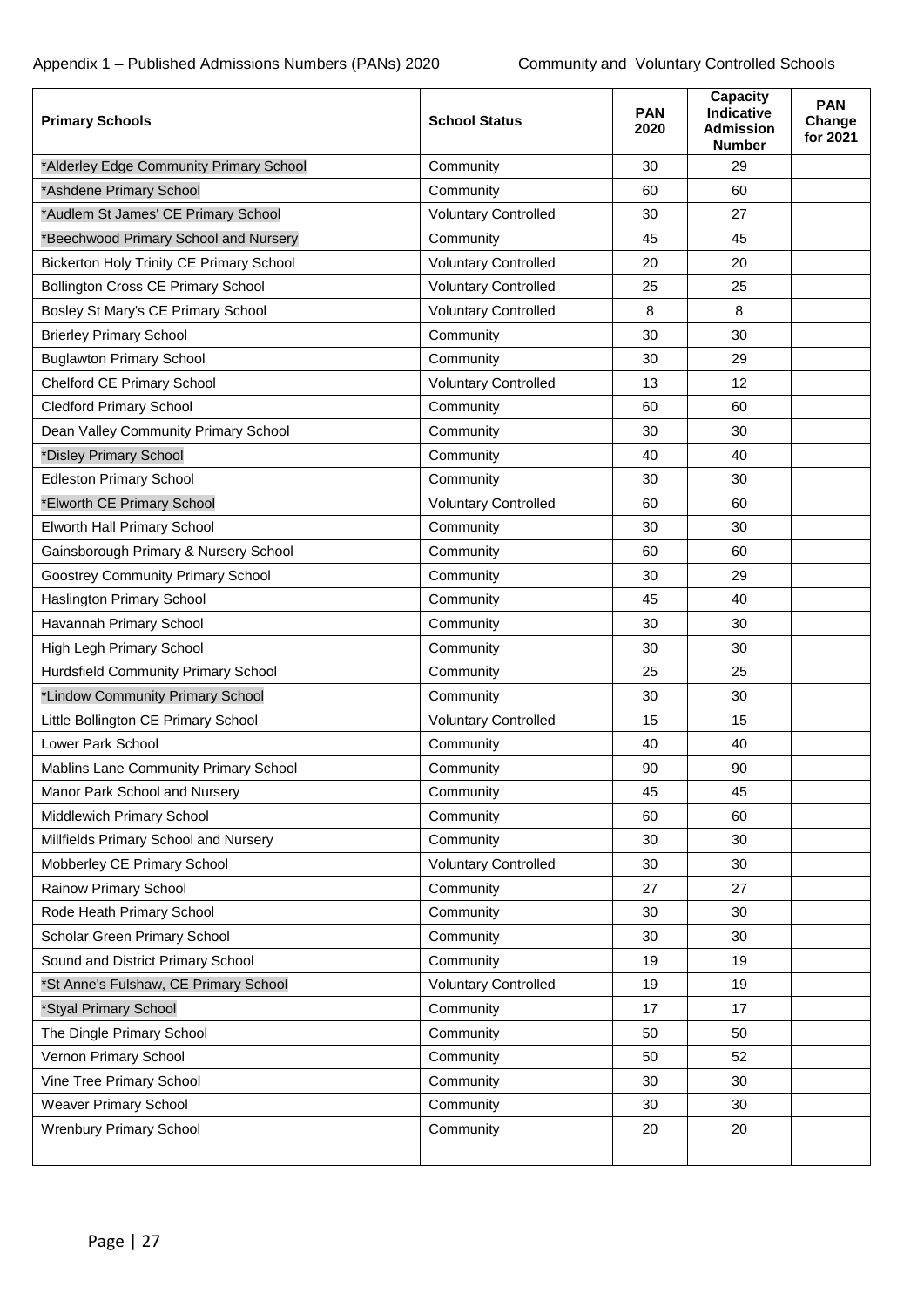| <b>Secondary Schools</b>     | <b>School Status</b> | <b>PAN</b><br>2020 | Capacity<br>Indicative<br><b>Admission</b><br><b>Number</b> | <b>PAN</b><br>Change<br>for 2021 |
|------------------------------|----------------------|--------------------|-------------------------------------------------------------|----------------------------------|
| Middlewich High School       | Community            | 140                | 140                                                         |                                  |
| Ruskin Community High School | Community            | 140                | 133                                                         |                                  |
| *Wilmslow High School        | Community            | 300                | 300                                                         |                                  |

| <b>Sixth Forms</b>   | <b>School Status</b> | <b>PAN</b><br>2020 | Capacity<br><b>Indicative</b><br><b>Admission</b><br><b>Number</b> | <b>PAN</b><br>Change<br>for 2021 |
|----------------------|----------------------|--------------------|--------------------------------------------------------------------|----------------------------------|
| Wilmslow High School | Community            | 50                 | N/A                                                                |                                  |

**NOTE** \*In the event that conversion to Academy Status is not completed for Alderley Edge, Ashdene, Audlem St James's, Beechwood, Disley, Elworth CE, Lindow, St Anne's Fulshaw and Styal by 28 February 2020 then arrangements determined by the Local Authority shall continue to apply.